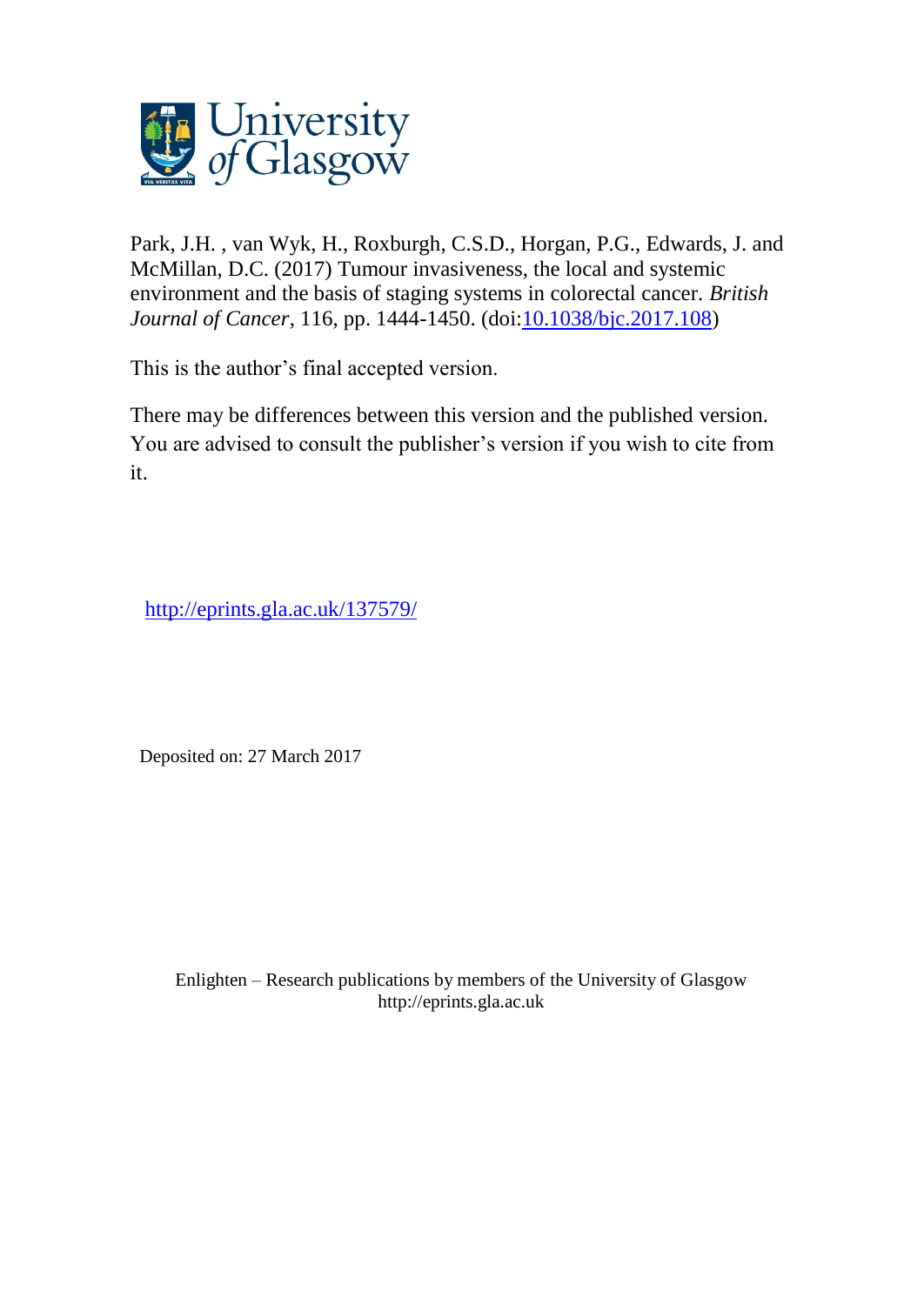# Original Article **Tumour invasiveness, the local and systemic environment and the**

# **basis of staging systems in colorectal cancer**

Running Title: T stage and the local and systemic environment

J.H. Park<sup>1,2\*</sup>, H. van Wyk<sup>1</sup>, C.S.D. Roxburgh<sup>1</sup>, P.G. Horgan<sup>1</sup>, J. Edwards<sup>2</sup>, D.C. McMillan<sup>1</sup>

\* corresponding author

<sup>1</sup> Academic Unit of Surgery, School of Medicine, University of Glasgow, Royal Infirmary, Glasgow, United Kingdom

<sup>2</sup> Unit of Experimental Therapeutics, Institute of Cancer Sciences, University of Glasgow, Garscube Estate, Glasgow, United Kingdom

Corresponding author:

Mr James Park, Clinical Lecturer in Colorectal Surgery

Academic Unit of Surgery, 2nd Floor, New Lister Building,

Glasgow Royal Infirmary, 10-16 Alexandra Parade,

G31 2ER, United Kingdom

Email: [james.park@glasgow.ac.uk](mailto:james.park@glasgow.ac.uk)

Phone: +441412018676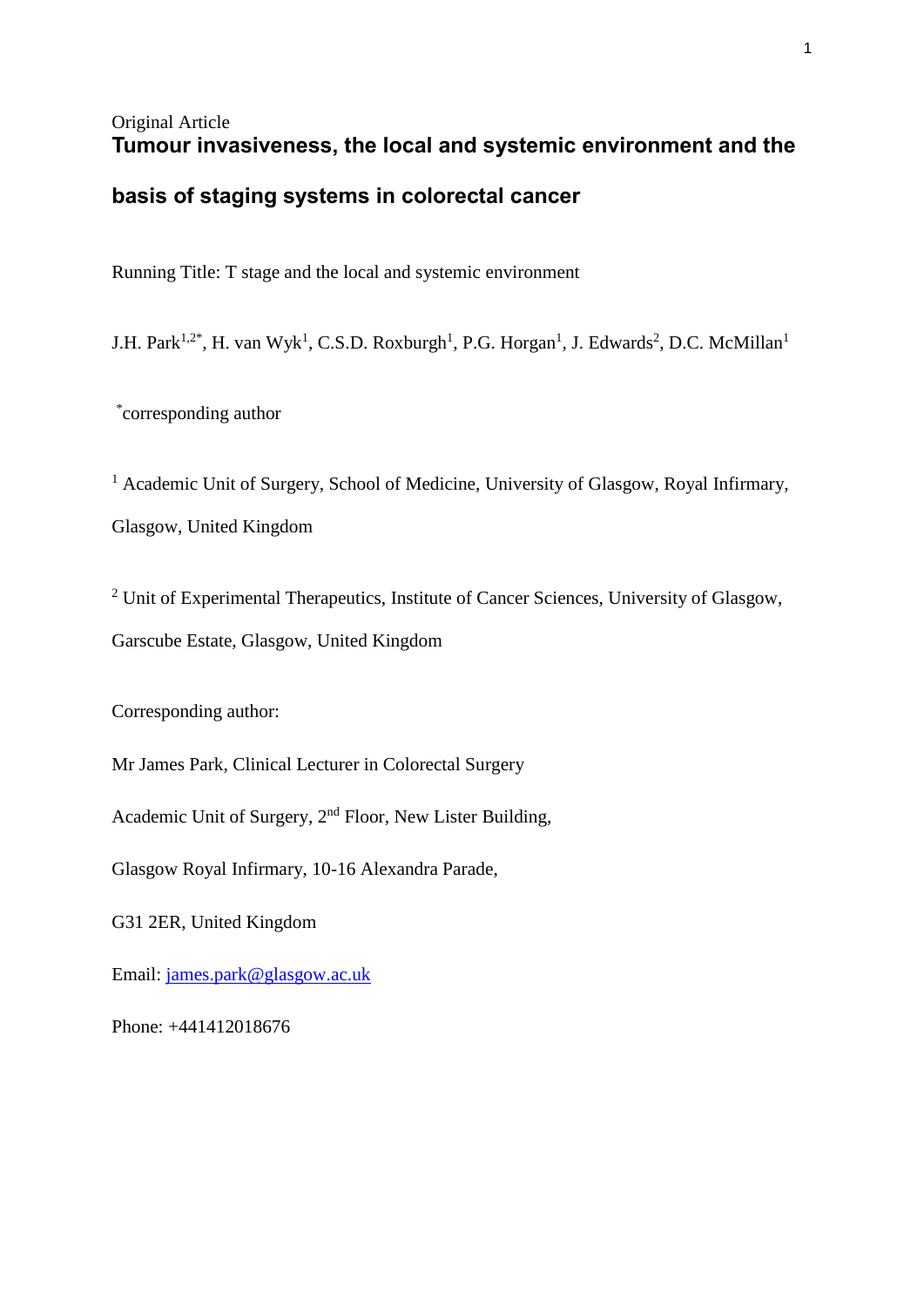#### **Abstract**

#### **Background**

The present study aimed to examine the relationship between tumour invasiveness (T stage), the local and systemic environment and cancer specific survival (CSS) of patients with primary operable colorectal cancer.

#### **Methods**

The tumour microenvironment was examined using measures of the inflammatory infiltrate (Klintrup-Makinen (KM) grade and Immunoscore), tumour stroma percentage (TSP) and tumour budding. The systemic inflammatory environment was examined using modified Glasgow Prognostic Score (mGPS) and neutrophil:lymphocyte ratio (NLR). 5-year CSS was examined.

### **Results**

331 patients were included. Increasing T stage was associated with colonic primary, N stage, poor differentiation, margin involvement and venous invasion (*P*<0.05). T stage was significantly associated with KM grade (*P*=0.001), Immunoscore (*P*=0.016), TSP (*P*=0.006), tumour budding (*P*<0.001), and elevated mGPS and NLR (both *P*<0.05).

In patients with T3 cancer, N stage stratified survival from 88% to 64%, whereas Immunoscore and budding stratified survival from 100% to 70% and from 91% to 56% respectively. The Glasgow Microenvironment Score, a score based on KM grade and TSP, stratified survival from 93% to 58%.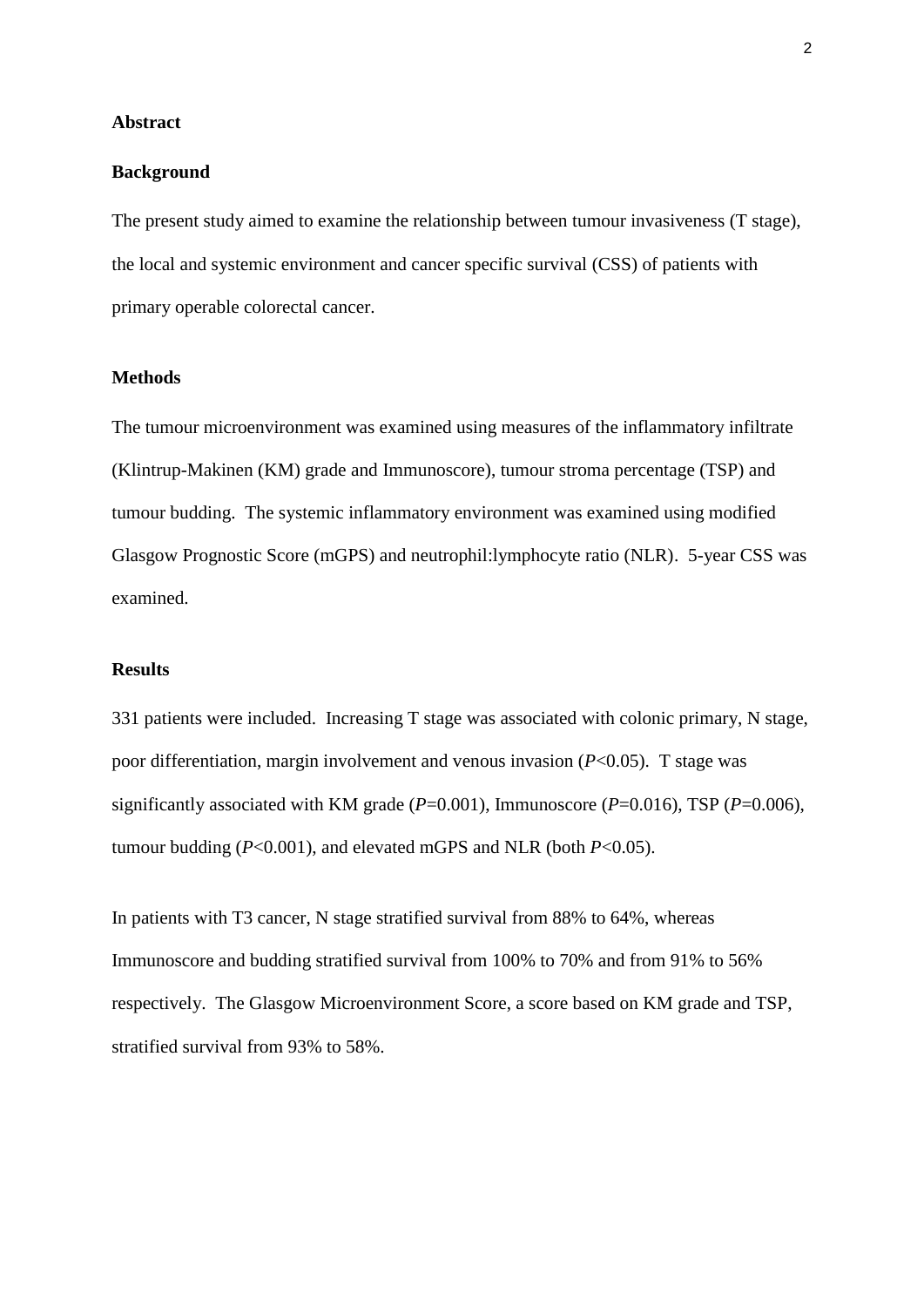## **Conclusion**

Although associated with increasing T stage, local and systemic tumour environment characteristics, and in particular Immunoscore, budding, TSP and mGPS, are stageindependent determinants of survival and may be utilised in the staging of patients with primary operable colorectal cancer.

**Key words:** Colorectal cancer, tumour microenvironment, inflammation, prognosis, staging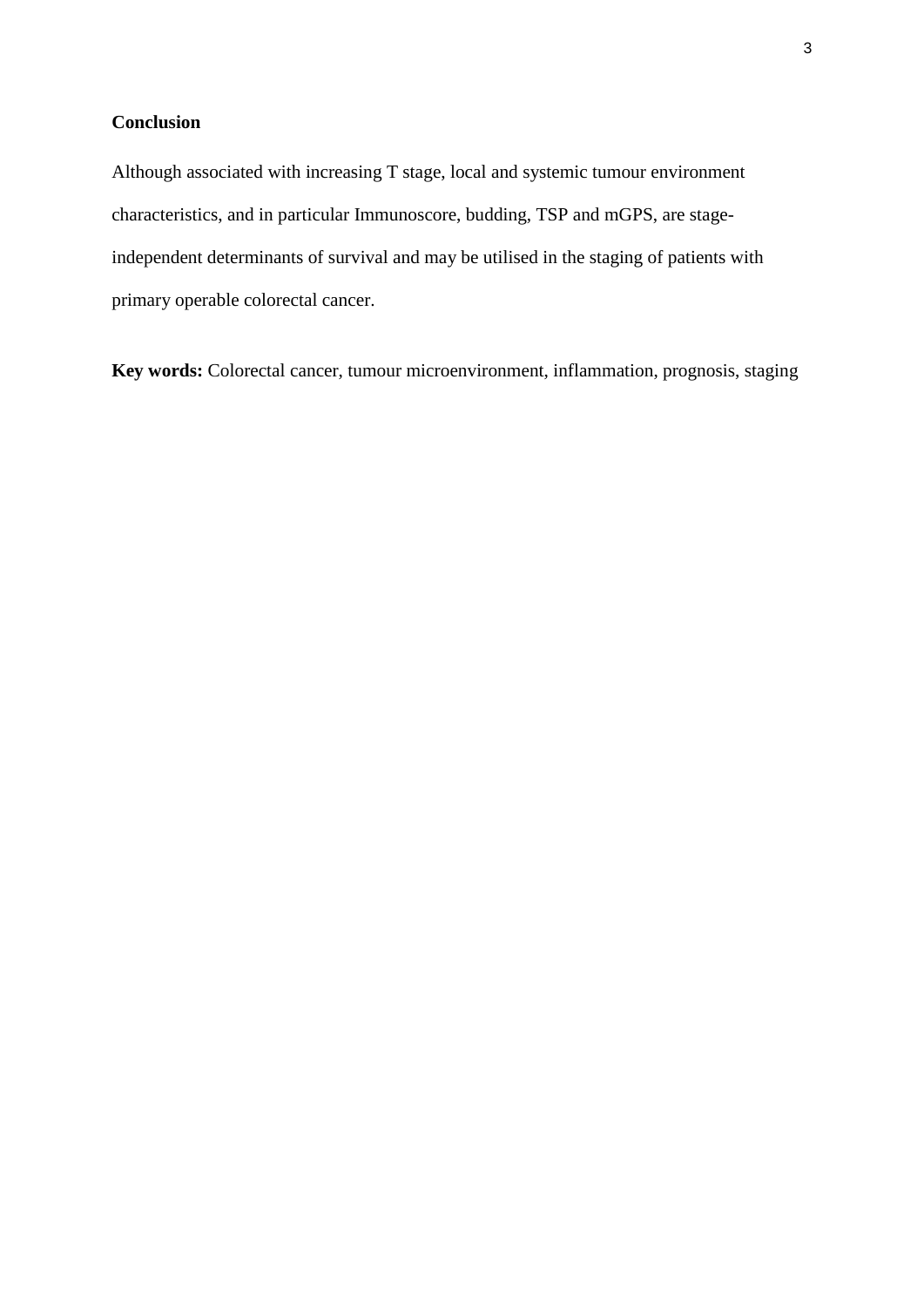#### **Introduction**

The staging of patients with colorectal cancer is based on the Tumour, Node, Metastasis (TNM) classification as described by the Union for International Cancer Control/ American Joint Committee on Cancer (UICC/ AJCC). For patients without metastatic disease, prognosis is primarily determined by the depth of invasion of the primary tumour (T stage) as well as the presence of regional lymph node metastases (N stage). However, the use of TNM-based staging remains problematical, since increasing disease stage does not necessarily reflect a stepwise increase in risk of recurrence or death. For example, the survival of patients with Stage IIIa (T1/2, N1) colon cancer is superior to that of patients with stage IIb (T4, N0) disease (O'Connell *et al*, 2004).

Given that TNM criteria are suboptimal, there is increasing effort to refine colorectal cancer staging. One potential approach is to examine the molecular characteristics of the tumour, and various approaches ranging from assessment of gene expression profiles to more comprehensive molecular subtyping have been described (Guinney *et al*, 2015; Salazar *et al*, 2011). These have largely failed to translate from use as clinical research tools, with the practicalities of assays employed, differing methodologies, and high costs prohibiting routine clinical use (Church *et al*, 2012; Munro *et al*, 2005). Additionally, except for assessment of *KRAS* status and microsatellite instability (De Roock *et al*, 2010; Guastadisegni *et al*, 2010), the clinical utility of such characteristics as predictive markers of treatment response remain largely unknown.

A differing approach is assessment of the local and systemic tumour environment, encompassing the interface between tumour and host (Hanahan & Weinberg, 2011; McAllister & Weinberg, 2014). Loss of local anti-tumour immune responses (Bindea *et al*, 2013; Klintrup *et al*, 2005; Pages *et al*, 2009), expansion of the tumour-associated stroma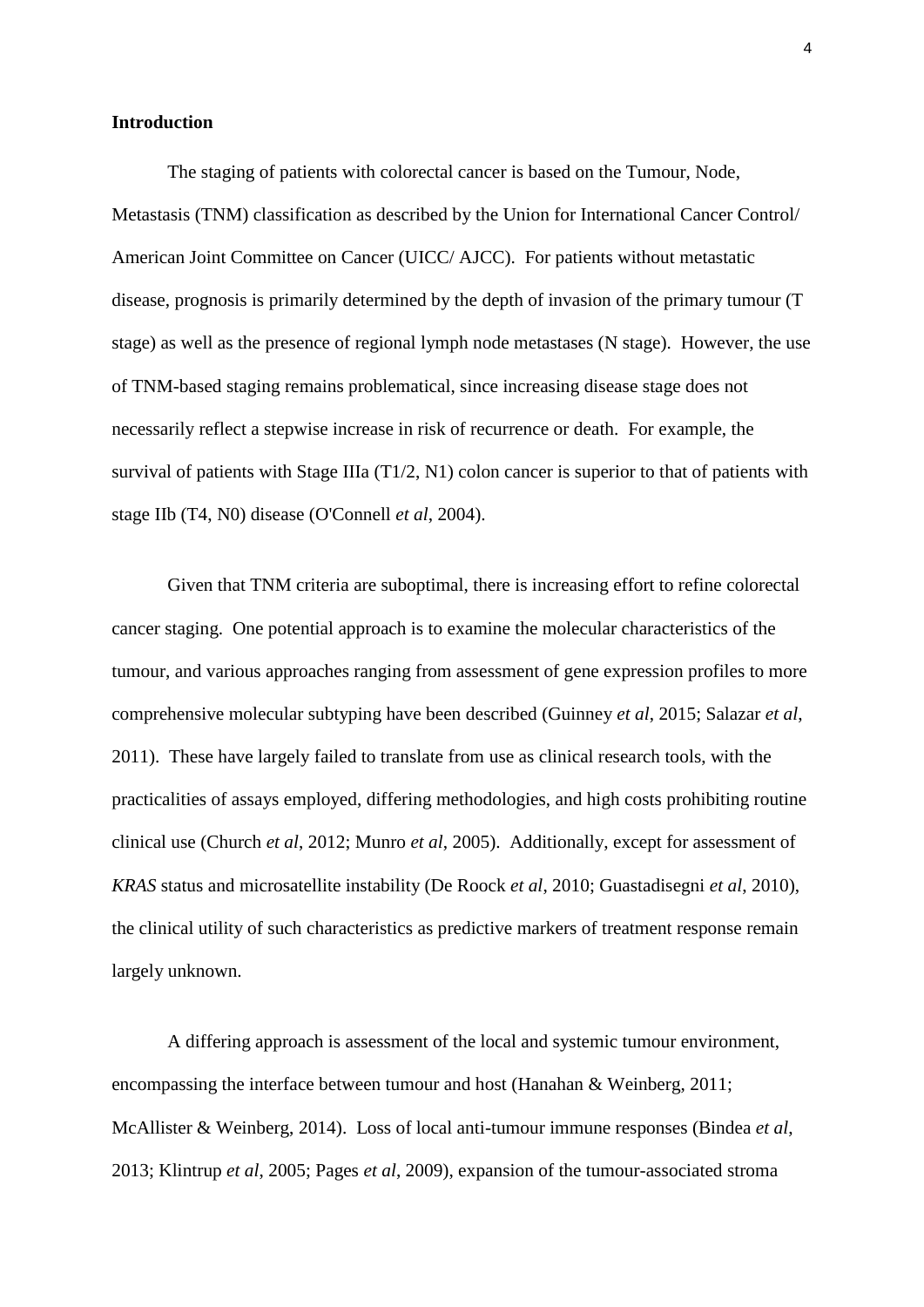(Huijbers *et al*, 2013; Mesker *et al*, 2007), and the presence of tumour budding (Ueno *et al*, 2002), have all been identified as markers of poor prognosis. Such characteristics may be readily assessed utilising routinely available formalin-fixed paraffin embedded specimens and pathological techniques, and have been validated as stage independent predictors of survival. Similarly, the presence of an elevated systemic inflammatory response, as evidenced not only by circulating cytokines (Kantola *et al*, 2012), but also routinely measured inflammatory mediators (McMillan, 2013), is similarly associated with poorer survival.

We have previously reported that combined assessment of the tumour inflammatory cell infiltrate (utilising both generalised inflammatory cell infiltrate and CD3<sup>+</sup> and CD8<sup>+</sup> Tlymphocyte subsets) and the tumour-associated stroma (using tumour stroma percentage (TSP)), hold independent and complimentary prognostic value in patients with colorectal cancer (Park *et al*, 2015a; Park *et al*, 2015b). Furthermore, the addition of tumour budding further stratifies survival independent of these two characteristics (van Wyk *et al*, 2016). As such, assessment of these measures, in addition to the systemic inflammatory response, provides the opportunity to utilise characteristics of both the tumour and the host to determine prognosis.

Although the presence of adverse local and systemic characteristics has been previously reported to be associated with increasing T stage, it is of interest that they retain independent prognostic value (Pages *et al*, 2005; Park *et al*, 2015b; Park *et al*, 2016b; van Wyk *et al*, 2016). Therefore, given the routine reporting of T stage, it would be of interest to examine their prognostic value relative to present TNM-based staging. As such, the aim of the present study was to examine the interrelationships between T stage, components of the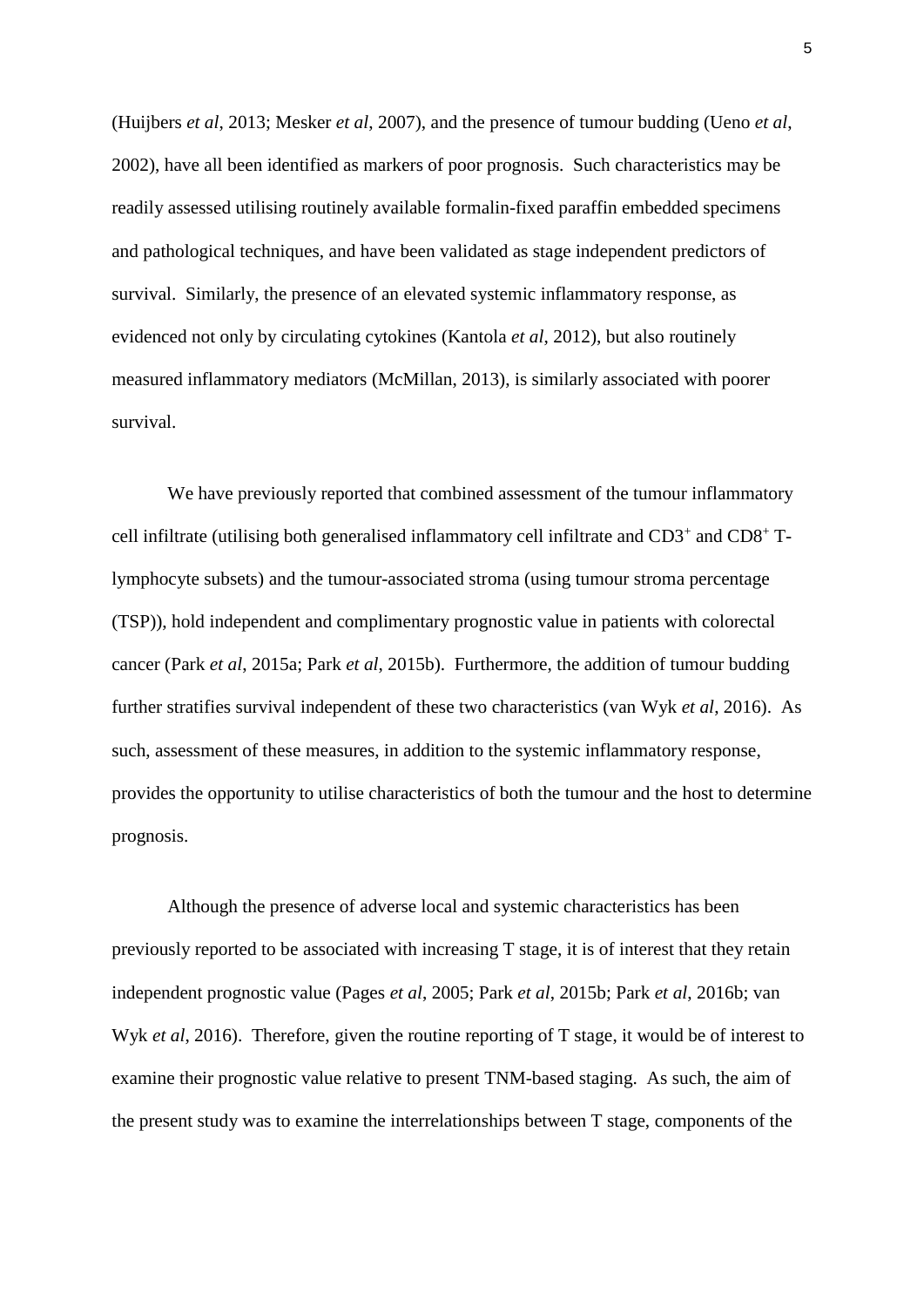local and systemic environment, and survival of patients undergoing potentially curative resection of primary operable colorectal cancer.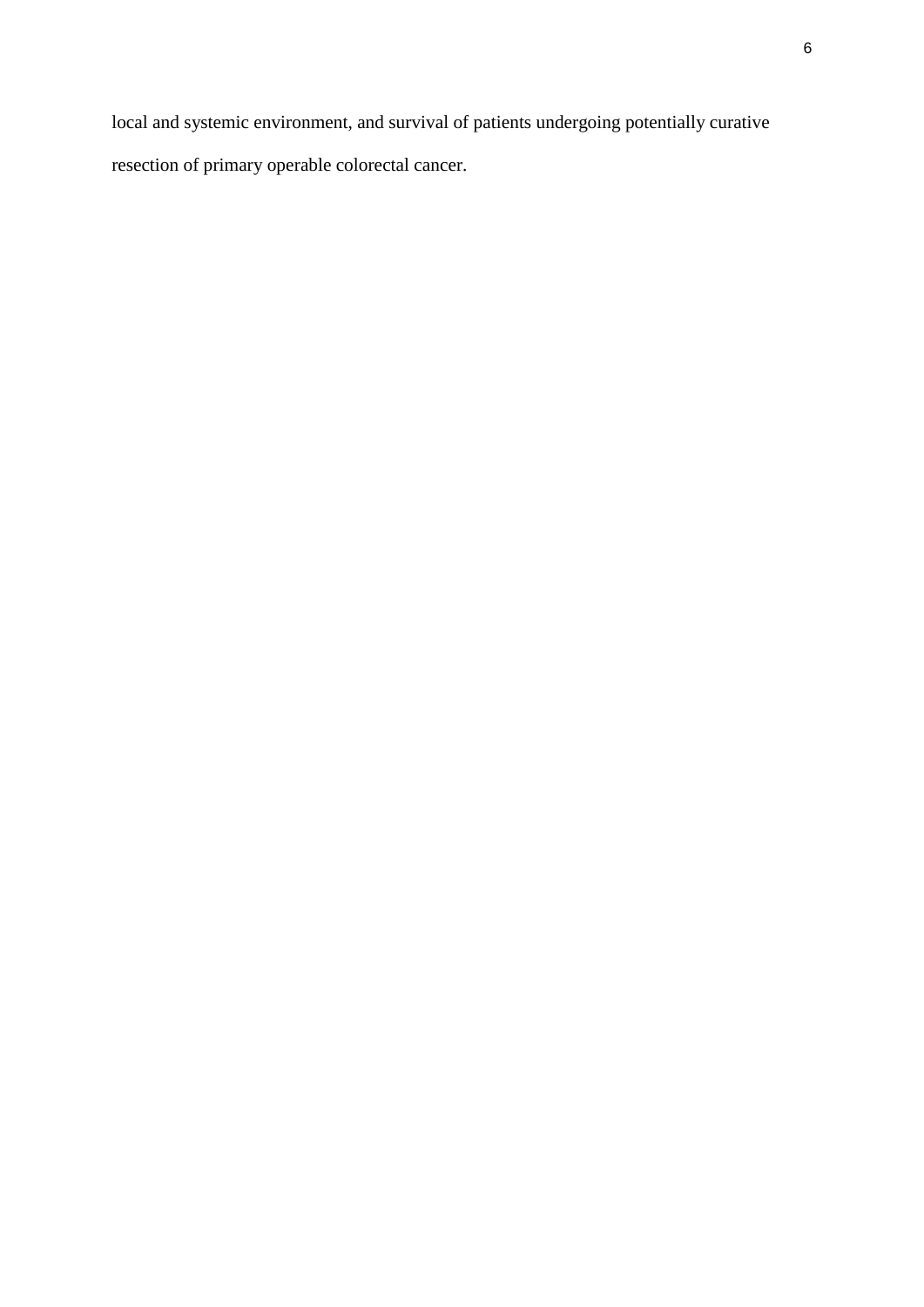#### **Patients and Methods**

Patients were identified from a prospectively maintained database of colorectal cancer resections in a single surgical unit in Glasgow Royal Infirmary. For the present study, patients who on the basis of pre-operative computed tomography and intra-operative findings were considered to have undergone potentially curative, elective resection of stage I-III colorectal adenocarcinoma between January 1997 and May 2008 were included. Exclusion criteria included emergency, localised or palliative resection, pre-operative chemoradiotherapy and death within 30 days of operation. Study approval was granted by the West of Scotland Research Ethics Committee.

Patients were staged according to the  $5<sup>th</sup>$  edition of TNM criteria as is current practice in the United Kingdom (Loughrey *et al*, 2014). Tumours were categorised as either proximal (caecum, ascending colon, hepatic flexure and transverse colon), distal (splenic flexure, descending colon, sigmoid) or rectal (rectosigmoid and rectum) on the basis of operative and pathological reports. The presence of venous invasion was identified routinely using routine elastica staining.

Patients were followed up for a minimum of five years. Patients were discussed following surgery at multi-disciplinary meetings comprised of clinicians with a specialist interest in colorectal cancer, where those with stage III and high-risk stage II disease were considered for adjuvant, 5-fluoruracil-based chemotherapy according to contemporary treatment protocols. Cause and date of death were crosschecked with the cancer registration system and Registrar General (Scotland), with records complete until 31<sup>st</sup> March 2014 which acted as the censor date. Cancer-specific survival was measured from date of surgery until date of death from recurrent or metastatic colorectal cancer, and overall survival was measured until date of death from any cause.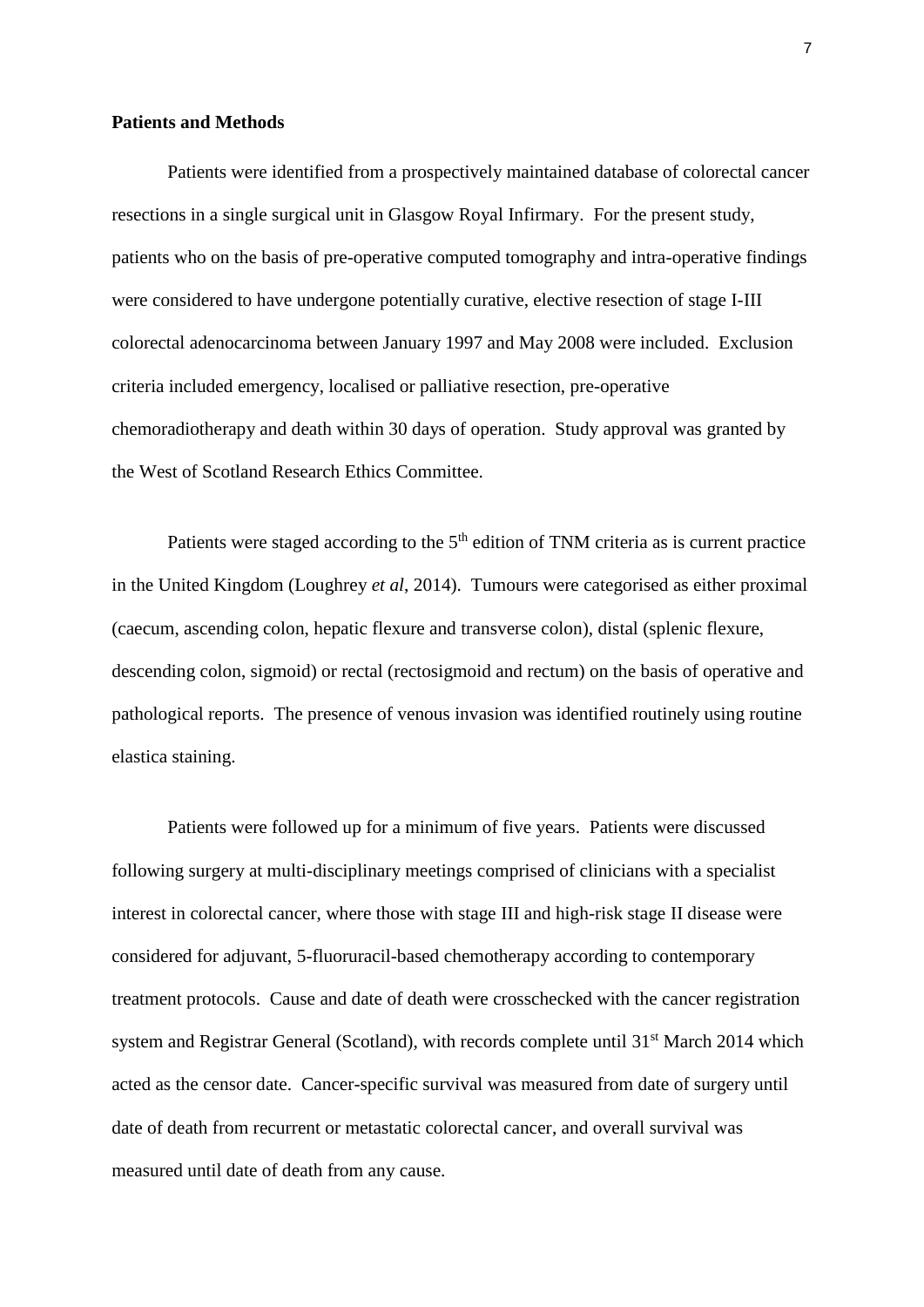#### **Assessment of mismatch repair status**

Mismatch repair (MMR) status was performed for a subgroup of patients who had tissue included in a tissue microarray (TMA) as previously described (Park *et al*, 2016a). Briefly, TMA sections were stained for MLH1, MSH6, MSH2 and PMS2. In accordance with UK NEQAS (Arends *et al*, 2008), tumours were considered MMR competent if tumour epithelial nuclear staining was positive, and MMR deficient if tumour epithelial staining was negative with positive staining of intratumoural lymphocytes.

#### **Assessment of the tumour microenvironment**

The generalised inflammatory cell infiltrate was examined using the Klintrup-Mäkinen (K-M) grade as previously described (Klintrup *et al*, 2005). Briefly, using H&Estained sections of the deepest point of tumour invasion, the density of the generalised inflammatory cell infiltrate was graded as low-grade (no increase or mild, patchy increase in inflammatory cells) or high-grade (prominent inflammatory reaction, forming a band at the invasive margin, or florid cup-like infiltrate at the invasive edge with frequent destruction of cancer cell islands). The adaptive, T-lymphocytic infiltrate was examined as previously described (Richards *et al*, 2014). Briefly, full sections of the deepest point of invasion were stained for mature (CD3<sup>+</sup>) and cytotoxic (CD8<sup>+</sup>) T-lymphocytes and the density of each cell type within intraepithelial compartment and invasive margin semi-quantitatively graded as either high or low. The Immunoscore, a quantitative assessment of  $CD3^+$  and  $CD8^+$  density in both regions, has previously been reported utilising automated digital pathology (Galon *et al*, 2014). Manual semi-quantitative assessment has been shown to correlate strongly with automated assessment, whilst allowing for increased discrimination of non-specific background staining (De Smedt *et al*, 2015). As such, a semi-quantitative Immunoscore was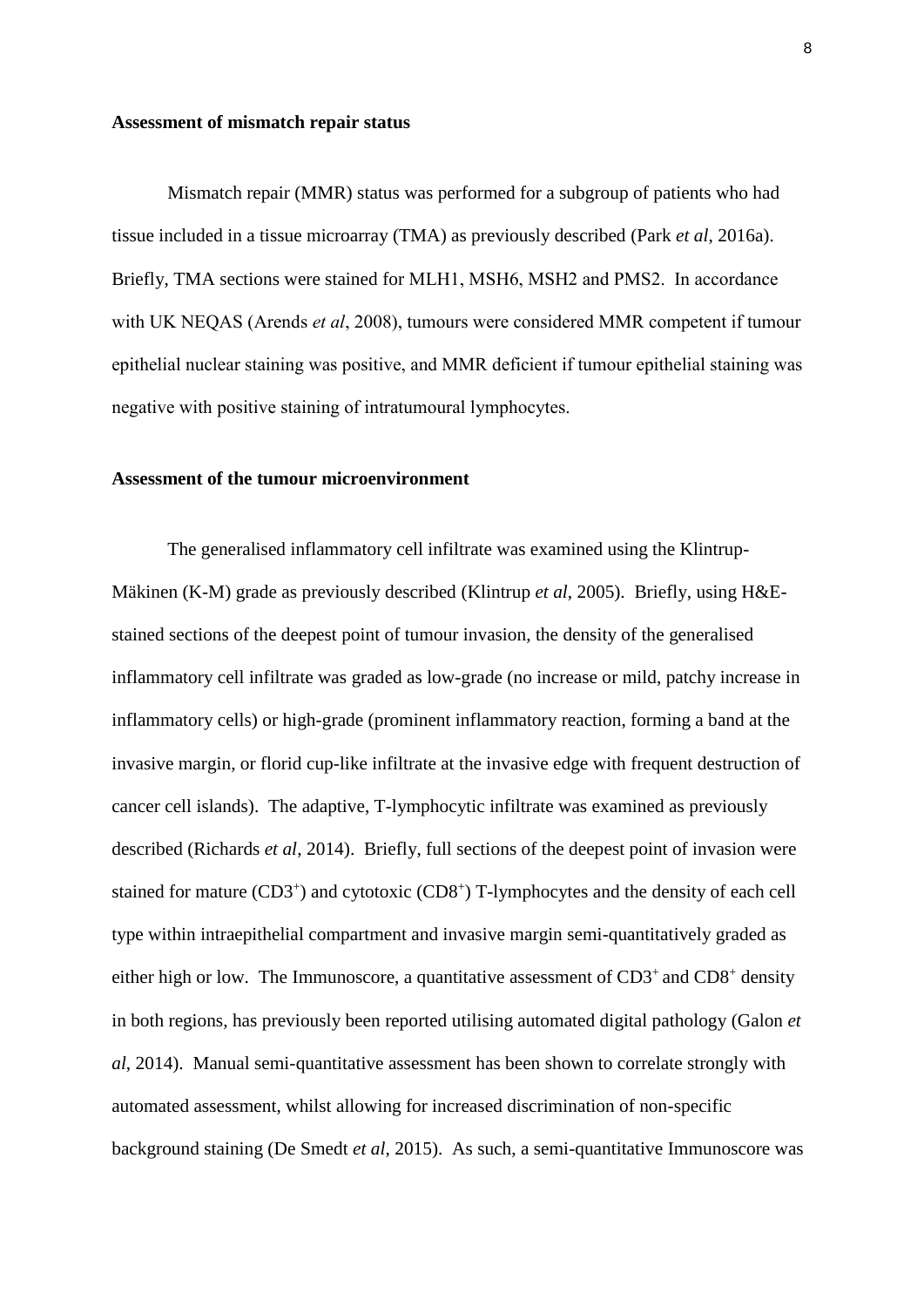utilised, calculated from the number of compartments with a high density of immune cells, ranging from Im0 (all regions low density) to Im4 (all regions high density). On the basis of previous work, patients were stratified into three prognostic groups: Im0/1 (low density), Im 2/3 (moderate density) and Im4 (high density) (Park *et al*, 2015a).

Tumour stroma percentage (TSP), tumour necrosis, and tumour budding were all examined using H&E-stained sections of the invasive margin as previously described (Mesker *et al*, 2007; Pollheimer *et al*, 2010; van Wyk *et al*, 2016). Briefly, excluding necrosis and mucin deposits, TSP was calculated as low (<50% of tumour area) or high ( $>50\%$  of tumour area). Tumour necrosis was graded as low (absent or  $<10\%$  of tumour area) or high (>10% of tumour area). To assess tumour budding, the number of tumour buds (tumour cells with up to five nuclei or single tumour cells) in 10 high-power fields was counted. On the basis of previous work, a budding count greater than 20 was considered high-grade (van Wyk *et al*, 2016).

#### **Assessment of the systemic inflammatory response**

Pre-operative serum C-reactive protein (CRP), albumin and differential white cell count were measured within 30 days prior to surgery as routine and recorded prospectively. The systemic inflammatory response was measured using the modified Glasgow Prognostic Score (mGPS) and neutrophil:lymphocyte ratio (NLR) as previously described (Guthrie *et al*, 2013; McMillan, 2013). Patients with CRP  $\leq 10$ mg/l were given a score of 0, patients with CRP>10mg/l a score of 1, and patients with CRP>10mg/L and albumin <35g/L a score of 2. On the basis of previous literature review, NLR>5 was considered elevated (Guthrie *et al*, 2013).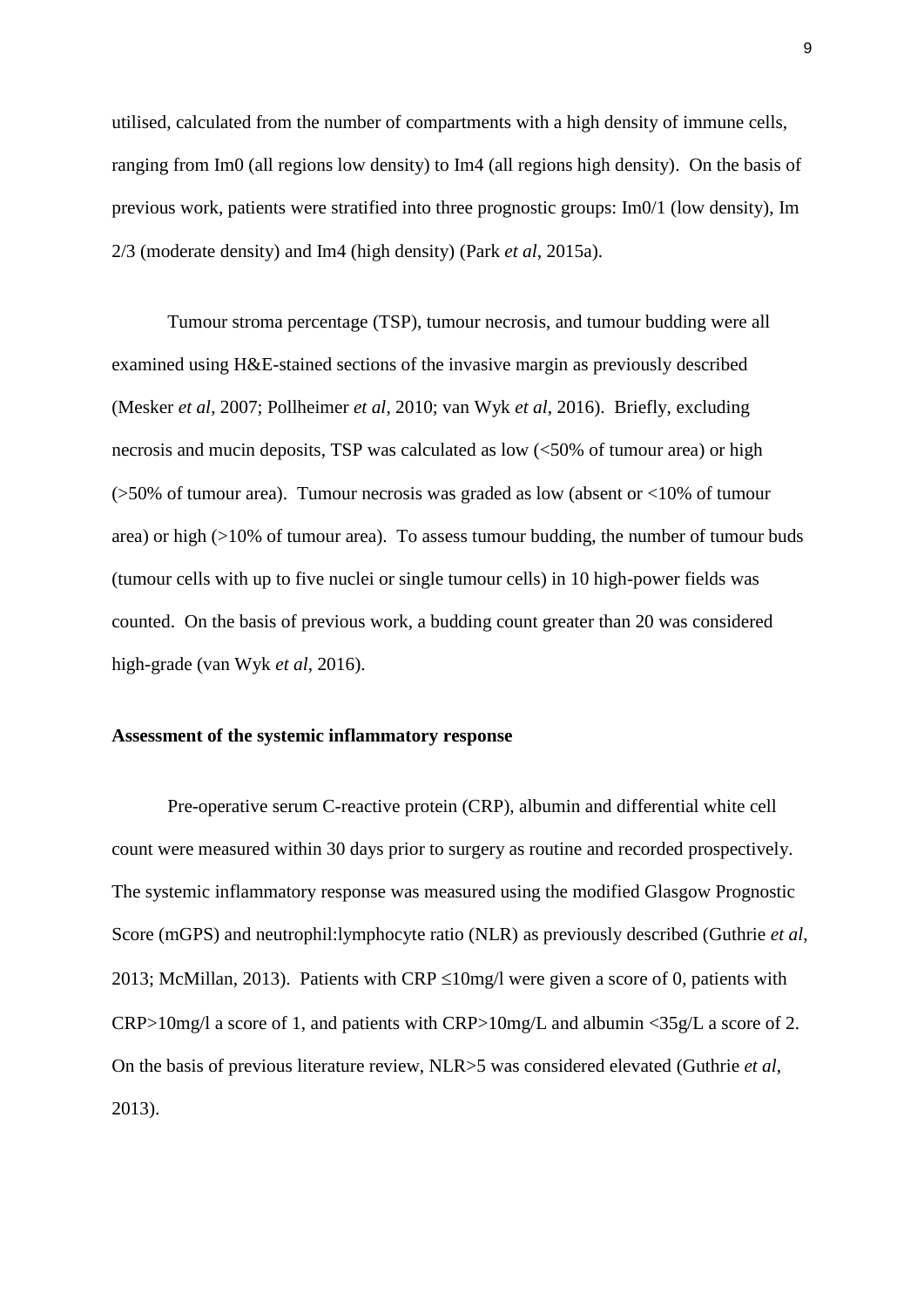### **Statistical Analysis**

The relationship between T stage and characteristics of the local and systemic environments was examined using the  $\chi^2$ -test for linear trend. Their relationship and cancerspecific and overall survival was examined using Kaplan-Meier log-rank analysis to calculated five-year survival (standard error (SE)). Variables associated with survival were entered into a Cox proportional hazards regression analysis, using a backwards-conditional method. A  $p$ -value $\leq$ 0.05 was considered statistically significant. All statistical analyses were performed using SPSS version 22.0 (IBM SPSS, IL, USA).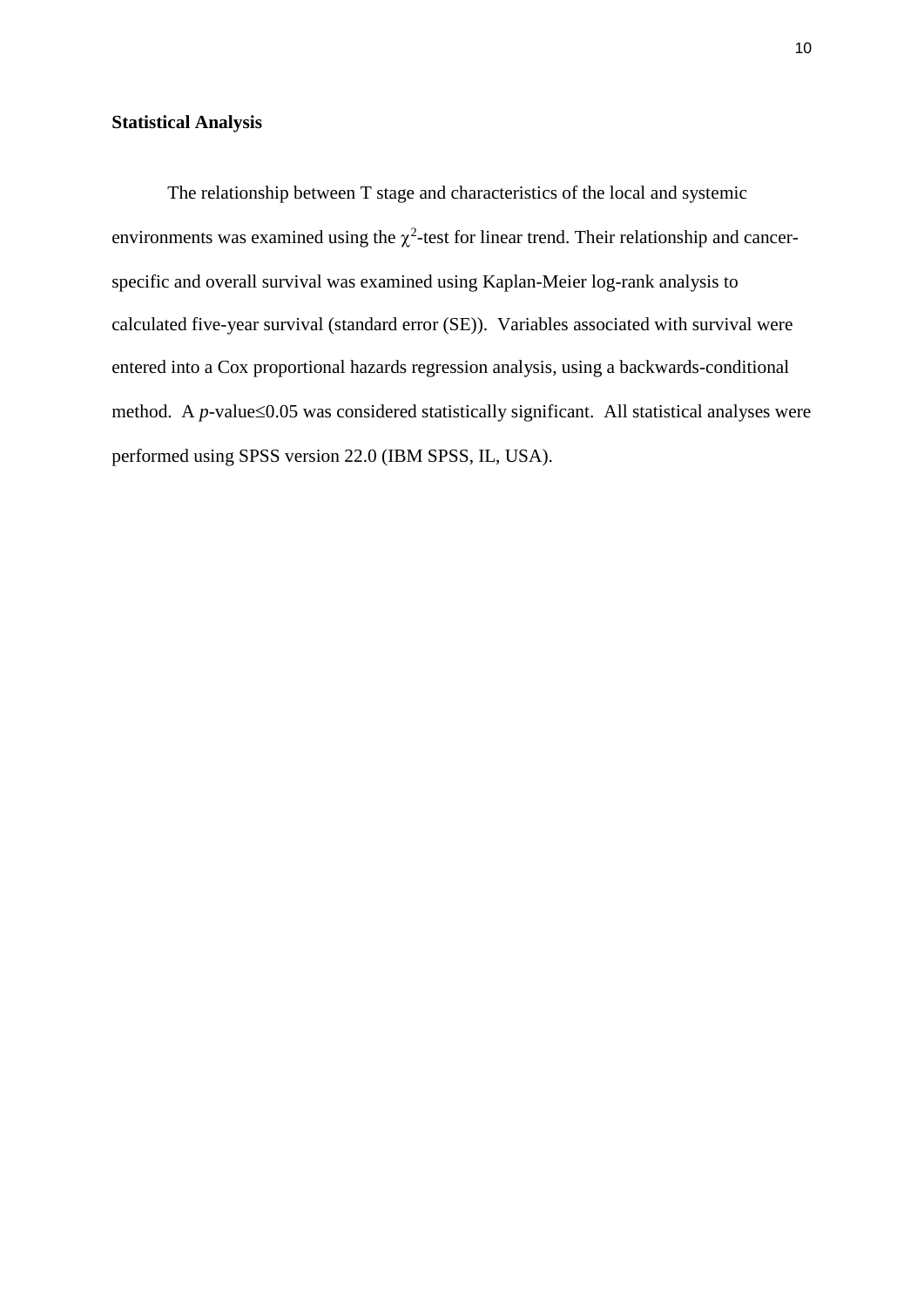#### **Results**

A total of 331 patients were included. Two thirds of patients were 65 or older at time of surgery and 52% were male. Thirty percent of patients underwent resection of rectal cancer. Eighty-two patients received adjuvant therapy. The majority of patients (90%) had a tumour breaching through muscularis propria, with 208 and 90 patients with T3 and T4 tumours respectively. Of the remaining patients, eight had a T1 tumour and 25 had a T2 tumour.

The relationship between T stage and clinicopathological characteristics is displayed in Table 1. T stage was associated with colonic primary (*P*<0.001), N stage (*P*<0.01), margin involvement, venous invasion (both *P*<0.001), and poor differentiation (*P*<0.05). In addition, T stage was associated with adjuvant chemotherapy  $(P<0.05)$  but not age or sex. Mismatch repair status was available for 209 patients, and was not associated with increasing T stage.

The relationship between T stage and the local and systemic environment was examined (Table 2). T stage was associated with high-grade necrosis, infiltrative invasive margin, high-grade tumour budding, low K-M grade (all  $P\leq 0.001$ ) and high TSP ( $P<0.01$ ). Furthermore, increasing T stage was associated with lower Immunoscore and elevated systemic inflammatory responses as measured by mGPS and NLR (all *P*<0.05). Certain characteristics appeared to become more prevalent earlier than others; there was a statistically significant increase in the number of patients with high grade necrosis and low K-M grade observed in the shift from T2 to T3 (Bonferroni-corrected *P*<0.05), whereas the proportion of patients with an infiltrative margin, high grade budding and high TSP showed a statistically greater increase between T3 to T4 (*P*<0.05). Although an elevated mGPS and NLR showed a greater stepwise increase between T3 to T4, this did not reach statistical significance.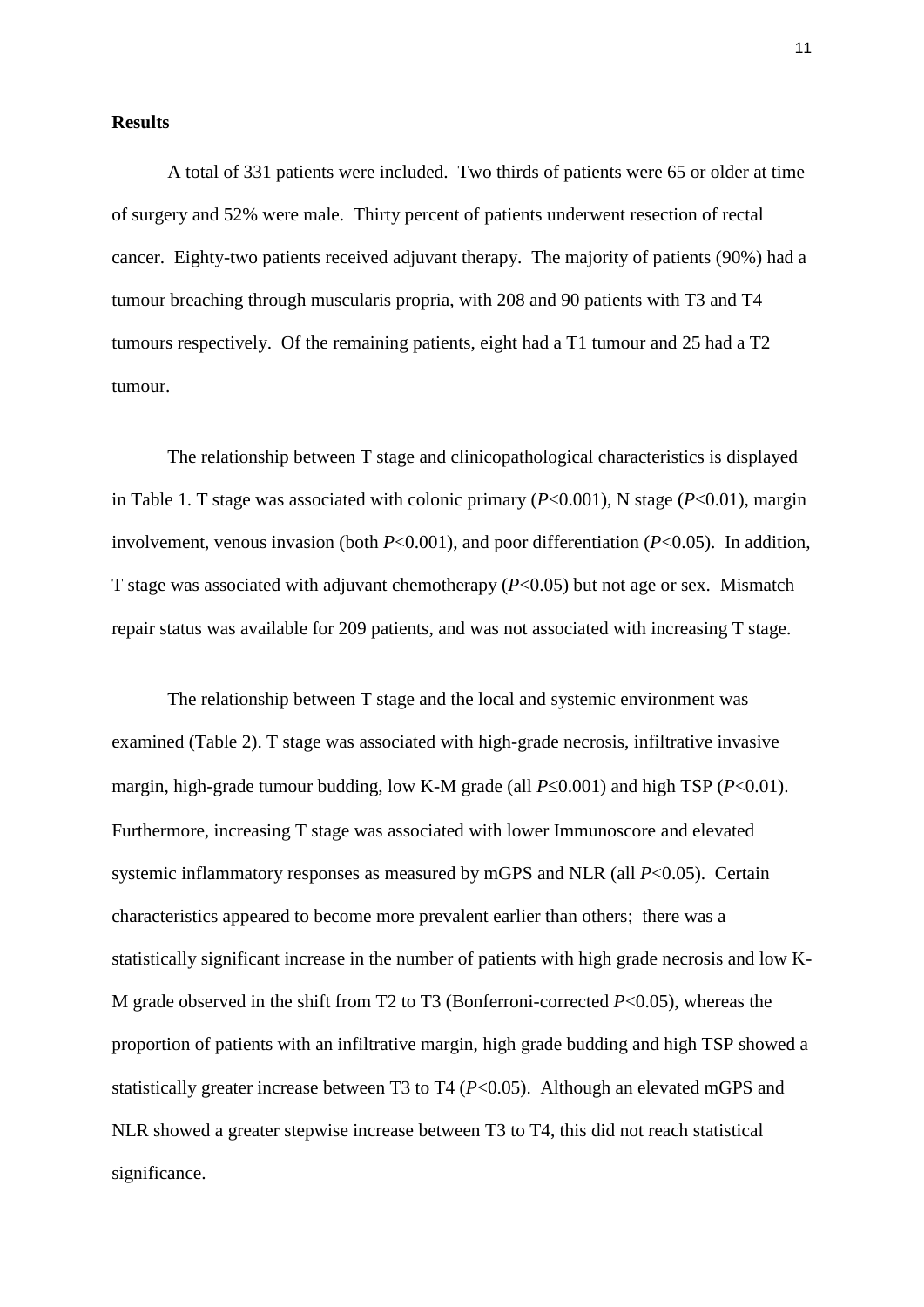The relationship between tumour site, T stage and the local and systemic environment was examined (Supplementary Table 1). In patients with cancer of the right colon, increasing T stage was associated with tumour budding and TSP (both *P*<0.01) and showed a trend towards an association with necrosis (*P*=0.054) and an infiltrative margin (*P*=0.081)*.* In patients with cancer of the left colon, increasing T stage was associated with necrosis (*P*<0.01), an infiltrative margin (*P*<0.05) and tumour budding (*P*<0.001). In patients with rectal cancer, increasing T stage was associated with an infiltrative margin, weak KM grade (both  $P \le 0.001$ ) and showed a trend towards weak Immunoscore ( $P = 0.096$ ).

The relationship between the local and systemic tumour environment and five-year survival was examined (Table 3). The median follow-up of survivors was 134 months (interquartile range 108-170 months) with 96 cancer deaths and 105 non-cancer deaths. Fiveyear cancer-specific survival of the whole cohort was 77%. N stage, character of margin, budding, K-M grade, TSP, Immunoscore and mGPS all stratified five-year cancer-specific survival (all  $P<0.001$ ), whereas tumour necrosis, the NLR and MMR status did not. On multivariate analysis (Table 4), controlling for age, adjuvant chemotherapy, T stage and venous invasion, tumour budding, Immunoscore and mGPS remained independently associated with survival whereas N stage, character of margin and K-M grade did not; TSP showed a non-significant association with survival (HR 1.64, *P*=0.084).

Five-year overall survival was 65% (Table 3). N stage, necrosis, budding, K-M grade, TSP, Immunoscore and mGPS (all *P*<0.05), but not MMR status, character of margin or NLR stratified five-year overall survival. On multivariate analysis (Table 4), controlling for age, adjuvant therapy, T stage and venous invasion, tumour budding, TSP and mGPS remained independently associated with survival, whereas N stage, necrosis and K-M grade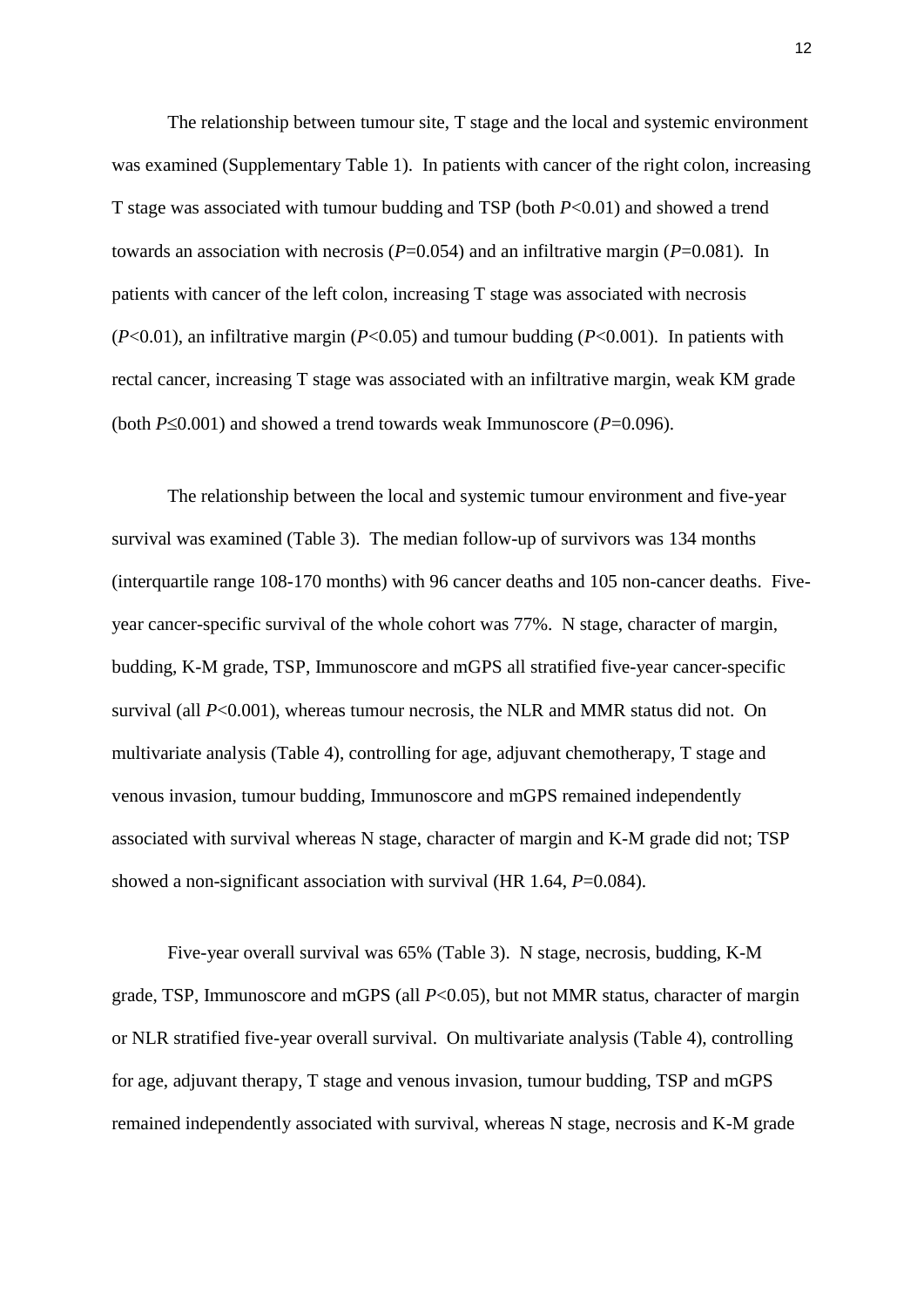did not; Immunoscore showed a non-significant association with improved survival (HR  $0.77, P=0.053$ .

As tumour budding, TSP, Immunoscore and mGPS appeared to be consistently associated with both cancer-specific and overall survival, the relationship between these characteristics, tumour site and survival was examined (Table 5). Tumour budding and mGPS were associated with both cancer-specific and overall survival across all tumour sites. Tumour stroma percentage showed an association with cancer-specific across all tumour sites, but only appeared to stratify overall survival of patients with right and left colonic cancer but not rectal cancer. Immunoscore was associated with cancer-specific and overall survival of patients with right-sided and rectal cancers; although appearing to stratify cancerspecific and overall survival of patients with left colonic cancers, this did not reach statistical significance.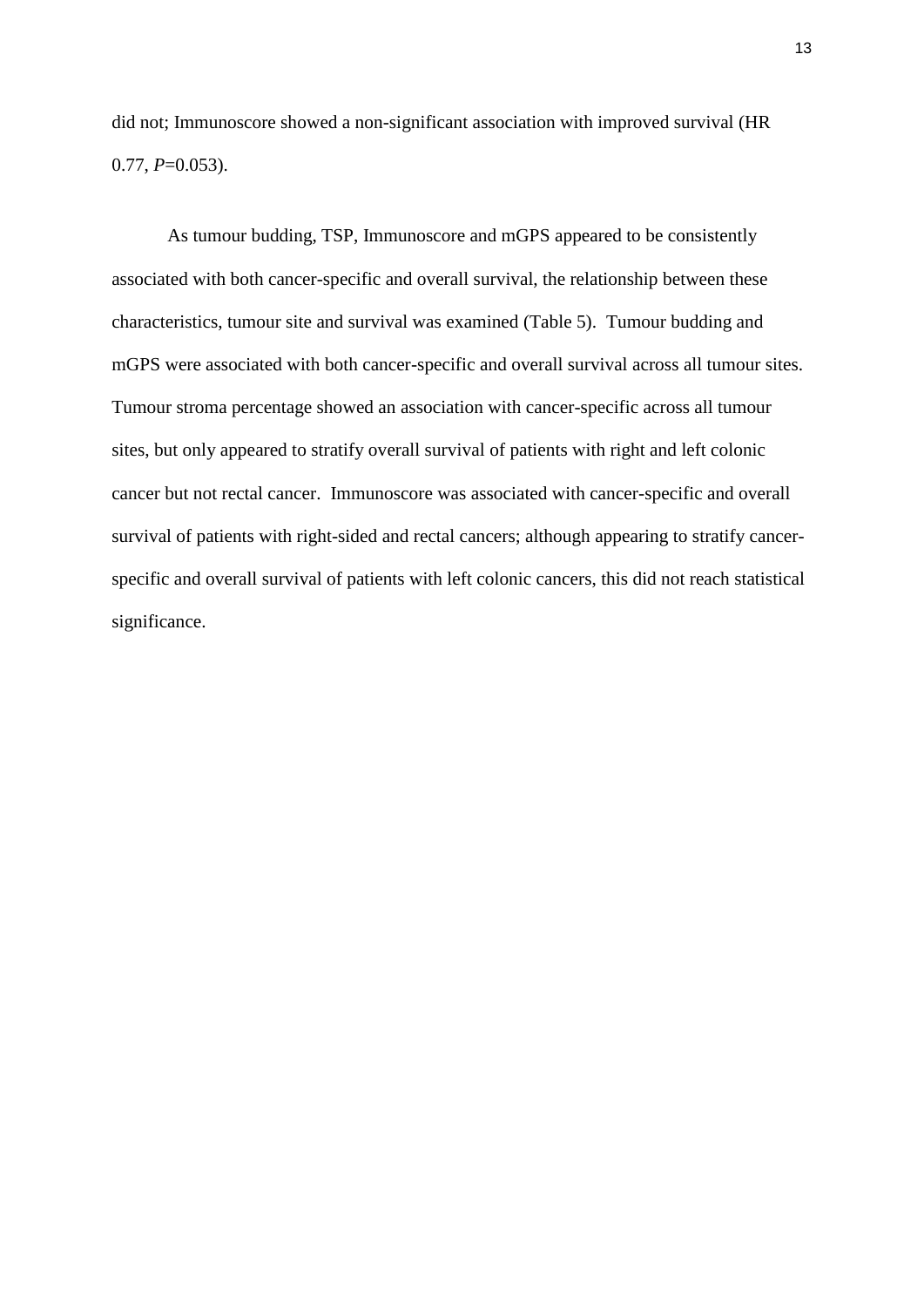#### **Discussion**

The results of the present study confirm the relationship between tumour invasion and the presence of adverse characteristics within the local and systemic environment. Such characteristics, namely tumour budding, TSP, Immunoscore and the mGPS, appeared to have greater prognostic value than evaluation of N stage in patients with primary operable colorectal cancer.

Advancing T stage correlated significantly with the presence of an increasingly tumour-supportive microenvironment as evidenced by loss of host immune responses, expansion of the tumour-associated stroma and the presence of tumour budding. This is consistent with previous work, whereby such adverse characteristics become more prevalent with increasing tumour size and depth of invasion (Bindea *et al*, 2013; Park *et al*, 2015b; Vayrynen *et al*, 2016). It was of interest however, that the progression of each of these characteristics appeared to occur in a stepwise manner, with the proportion of some appearing to increase at an earlier T stage than others. For example, attenuation of the generalised local inflammatory cell infiltrate appeared to occur at a relatively early stage (between T2 and T3), whereas the presence of tumour budding and increasing TSP appeared to occur later, with a clear stepwise change evident between T3 and T4 tumours.

Although based on observational data, the present results potentially inform our understanding of the nature of the tumour microenvironment and its development in patients with colorectal cancer. Loss of adaptive, anti-tumour immune responses, or 'immune escape' may be the initial precipitant allowing sustained tumour growth and invasion (Mlecnik *et al*, 2011), with other adverse tumour microenvironment characteristics developing further downstream in the presence of "pro-tumour" local and systemic immune responses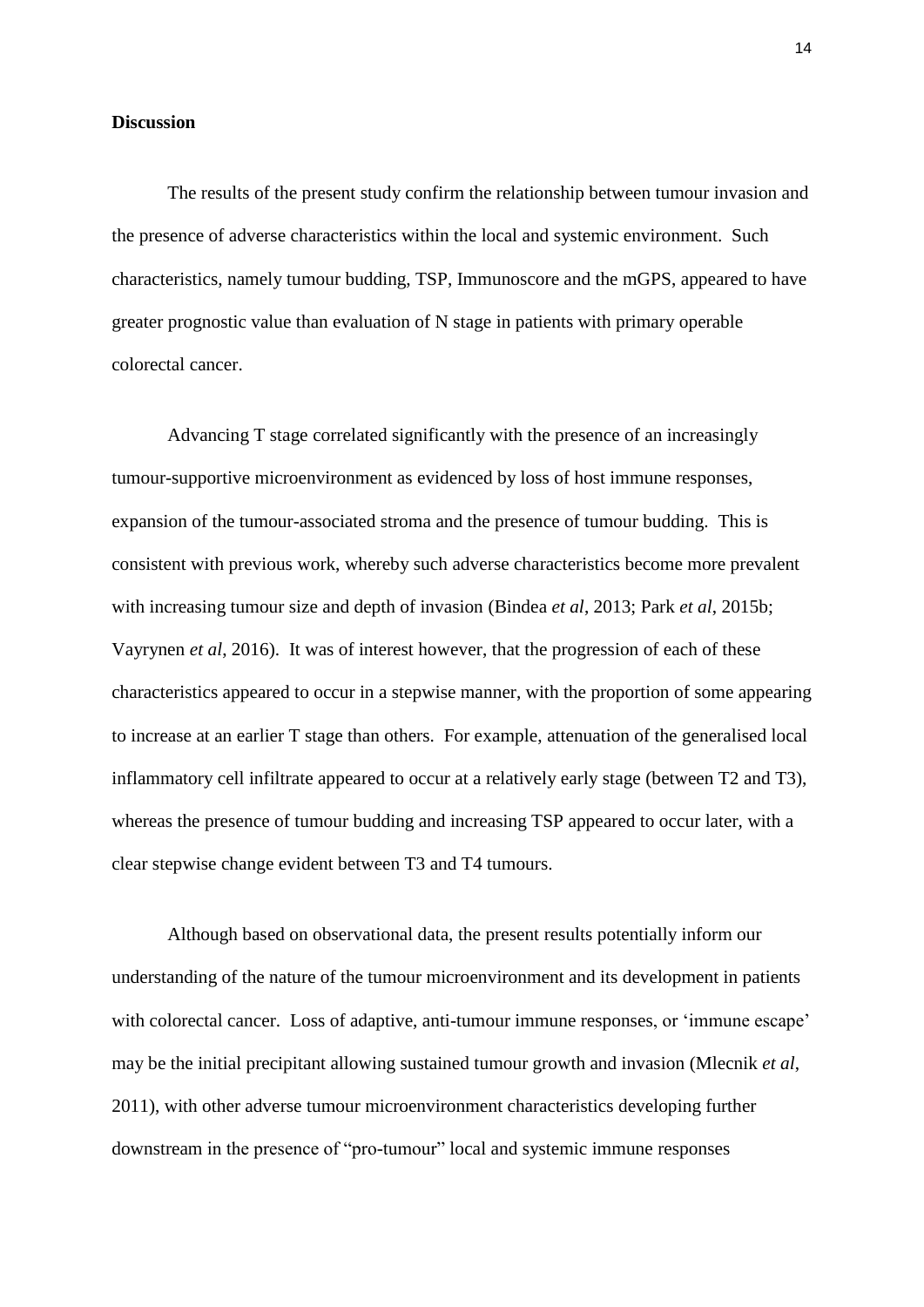(McAllister & Weinberg, 2014). Certainly, it is recognised that the immune microenvironment evolves in tandem with stage progression, favouring the development of a more pro-tumour "immunome" as T stage increases (Bindea *et al*, 2013). As this progresses and anti-tumour immunity is degraded, it may allow the development of further pro-tumour microenvironment characteristics, such as recruitment and activation of tumour-associated fibroblasts (Chrysanthopoulou *et al*, 2014), and budding (Koelzer *et al*, 2015).

Subgroup analysis found that the relationship between T stage and local and systemic environment characteristics was not consistent across tumour sites. In patients with rightsided tumours, increasing T stage was associated with increasing TSP but not loss of the inflammatory cell infiltrate; conversely, the opposite was found in patients with rectal cancer. This may reflect the molecular heterogeneity of tumour arising from different sites (Birkenkamp-Demtroder *et al*, 2005), with tumour microenvironment characteristics, such as necrosis, mesenchymal and inflammatory cell infiltration being associated with distinct molecular characteristics (Guinney *et al*, 2015; Vayrynen *et al*, 2016). Consistent with this, in the present study MMR deficiency was identified in 30% of right-sided cancers compared to only 6% of rectal cancers (*P*<0.001).

Subsequent revisions of the TNM staging system have introduced significant changes to pathological definitions, particularly with respect to nodal stage and often with little supporting evidence (Quirke *et al*, 2007). Such changes have led to concern regarding the potential "upstaging of patients" (Nagtegaal *et al*, 2011; Ueno *et al*, 2012). Given that the criteria for T stage remains relatively standardised and largely unchanged since first described by Dukes (Dukes, 1932), it presents an attractive and logical foundation to base disease staging upon. It has previously been proposed that staging should be weighted more towards T stage, with less reliance on the presence of nodal involvement as a defining factor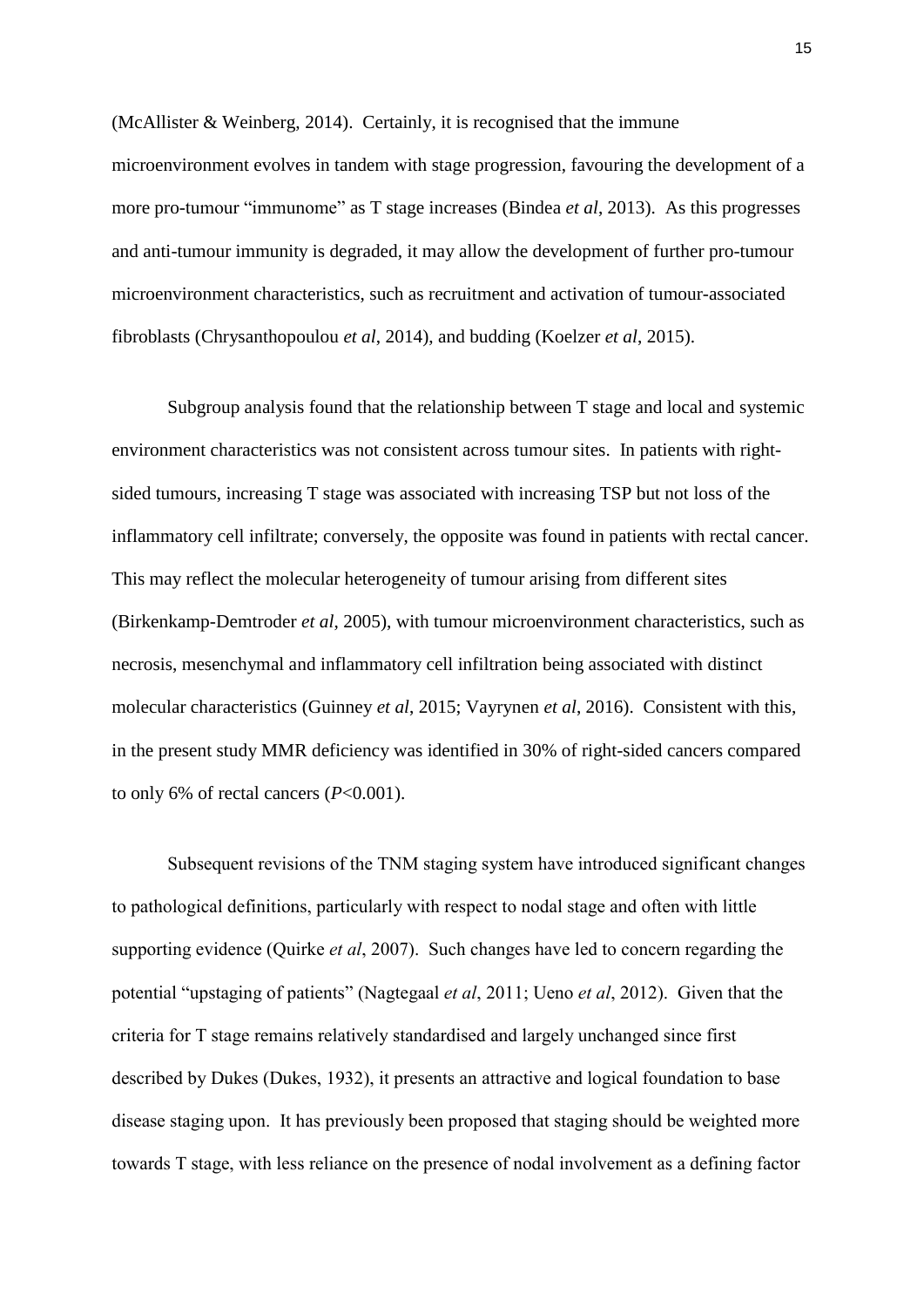for high-risk disease (Gunderson *et al*, 2010; Li *et al*, 2016). However, although associated with increasing T stage, when controlling for T stage, N stage and venous invasion, assessment of local and systemic environment characteristics were independently associated with survival. Indeed, such characteristics may further stratify T stage in terms of survival. For example, the presence of budding, an expanded stroma and loss of the local immune response may identify patients with T1/2 tumours with poorer survival. If this were proven to be the case then such characteristics may aid, for example, in the decision between polypectomy rather than formal segmental resection in patients with polyp cancers.

In addition to MMR status, numerous other molecular characteristics have been confirmed to hold prognostic value in patients with colorectal cancer (Guinney *et al*, 2015; Sinicrope *et al*, 2015). However, these are not uniformly employed in routine clinical practice and remain costly. Therefore, it was of interest that assessment of the local and systemic environment was of greater prognostic value than MMR status. Furthermore, prognostic utility appeared consistent across different tumour sites, suggesting that molecular heterogeneity may not confound the present results. This further supports results of previous studies, whereby assessment of local and systemic inflammatory profiles, tumour-associated stroma and tumour budding have been shown to hold prognostic value independent of both MMR status (Huijbers *et al*, 2013; Park *et al*, 2016a; Rozek *et al*, 2016), and more extensive molecular characterisation (Ogino *et al*, 2009). Indeed, the relatively simple methodologies employed in the present study, and their reliance on routine pathological specimens, would make them attractive candidates for widespread clinical use.

The relatively small number of patients with T1/2 disease limits the present study. Indeed, validation in a larger cohort, encompassing patient with earlier stage disease is warranted. Furthermore, it was not possible to examine the predictive value of local and systemic environment characteristics with respect to the use of adjuvant chemotherapy.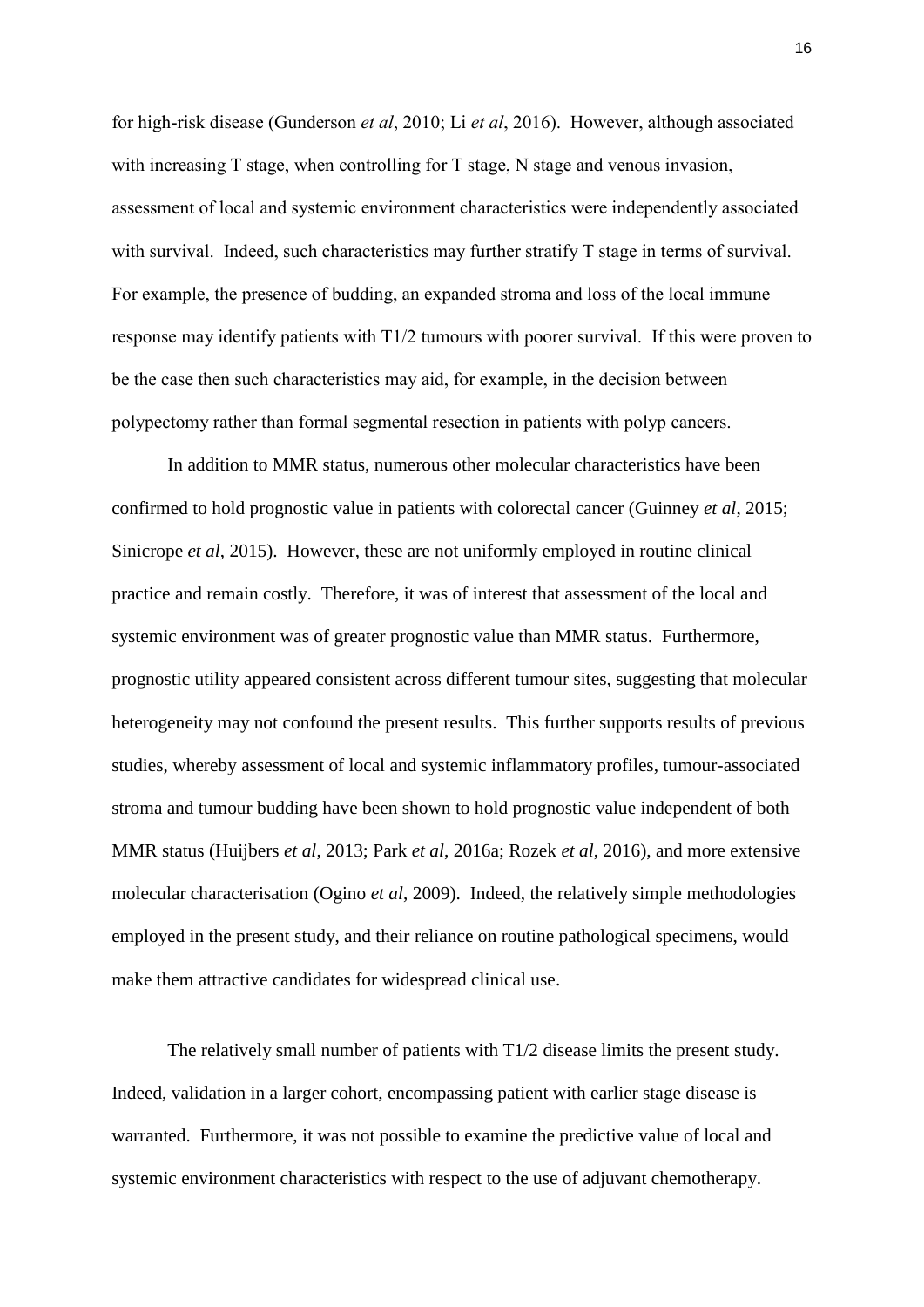Whether the tumour and host factors examined in the present study may be utilised in such a manner would be of considerable interest. In conclusion, the local and systemic environment, although associated with increasing T stage, have independent prognostic value. In particular, the Immunoscore, tumour budding, TSP and the mGPS may be effectively employed in the staging of patients with primary operable colorectal cancer.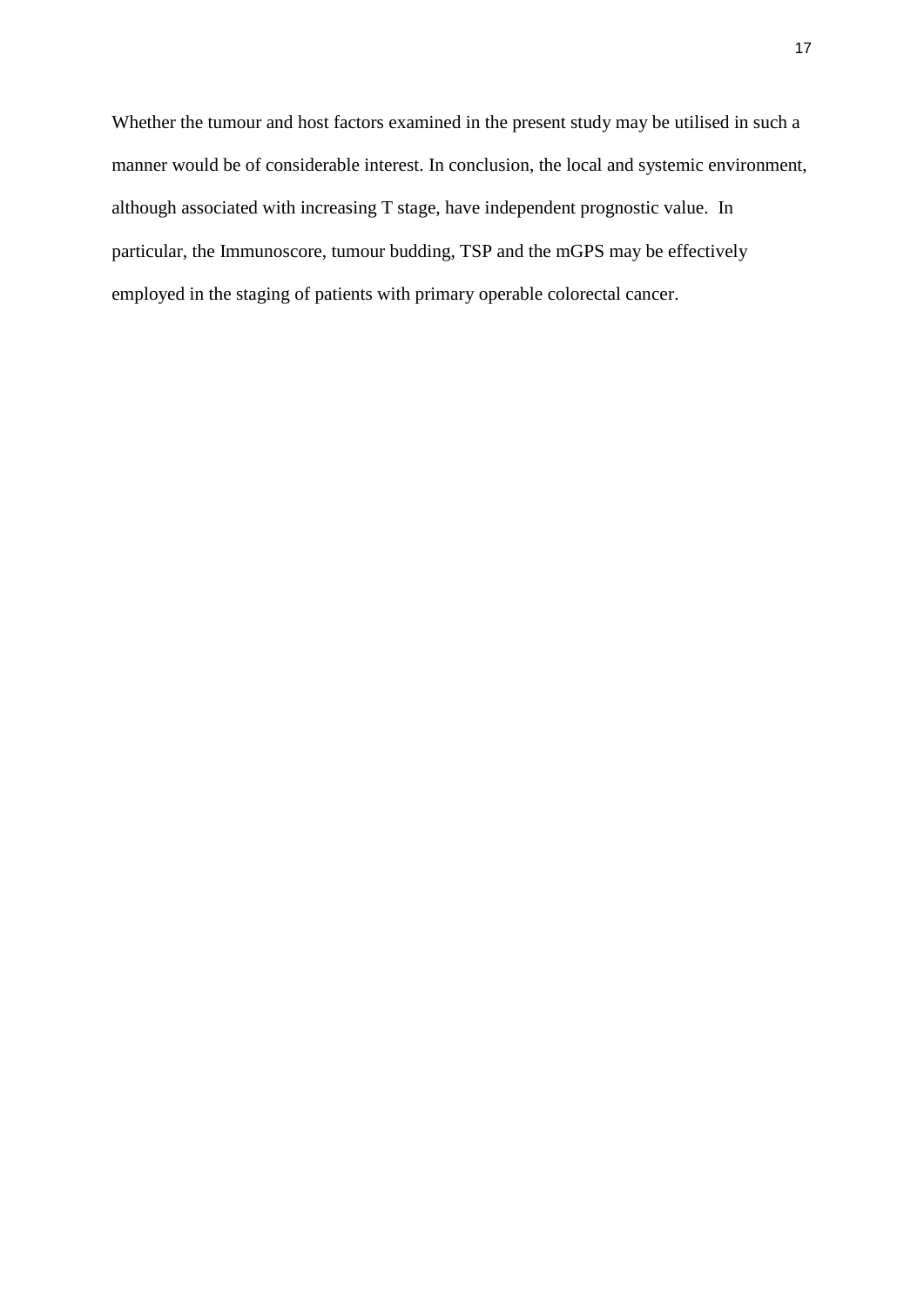## **Acknowledgements**

The authors would like to acknowledge the vital contribution of Professor Alan Foulis, Dr James Going, Mr Colin Richards, Mr Graeme Guthrie, Mr Arfon Powell and the colorectal surgeon of Glasgow Royal Infirmary.

## **Conflict of interest statement**

The authors have declared no conflicts of interest.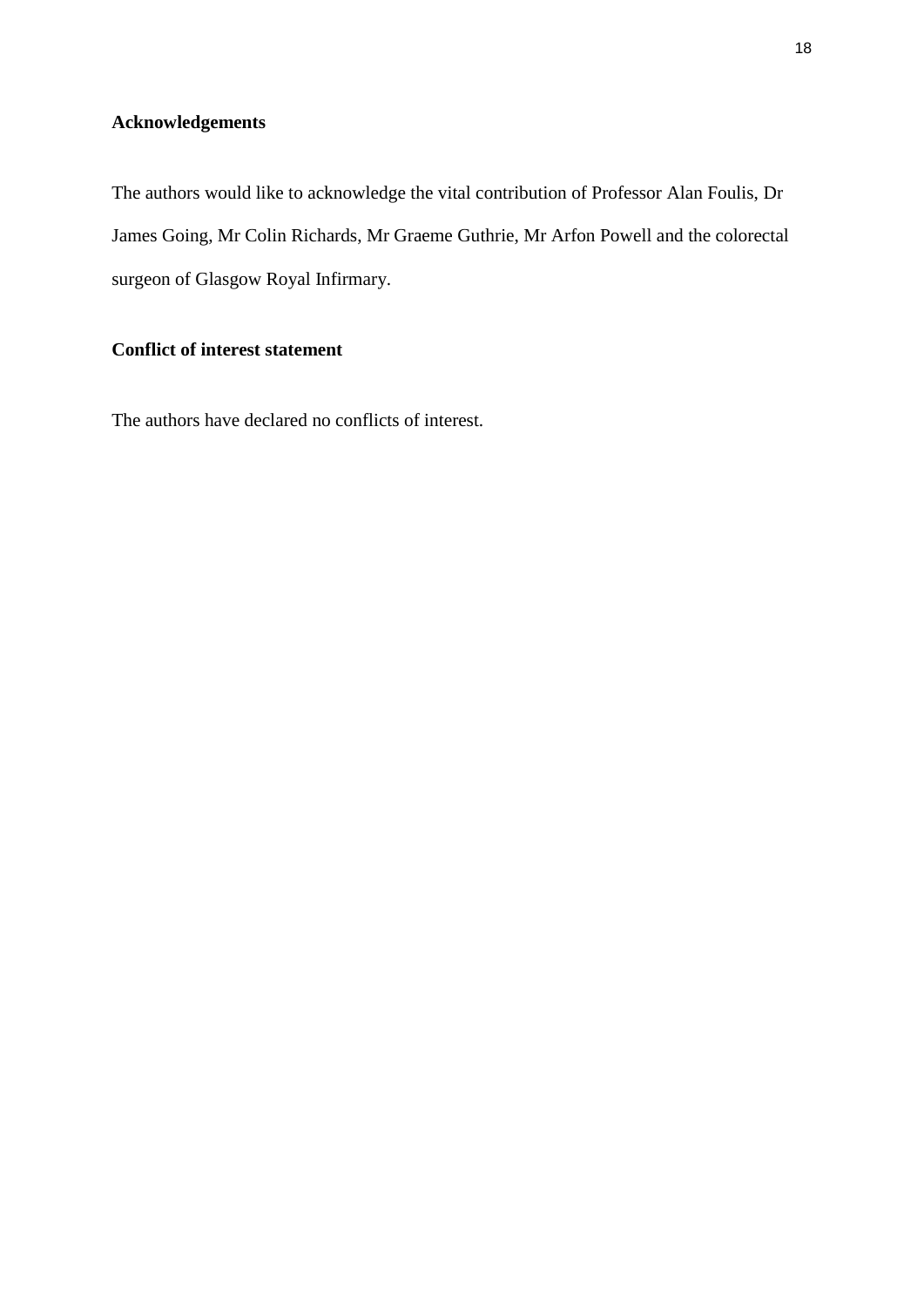## **References**

Arends M, Ibrahim M, Happerfield L, Frayling I, Miller K (2008) Interpretation of immunohistochemical analysis of mismatch repair (MMR) protein expression in tissue sections for investigation of suspected Lynch/Hereditary Non-Polyposis Colorectal Cancer (HNPCC) syndrome. *UK NEQAS ICC & ISH Recommendations* **1**

Bindea G, Mlecnik B, Tosolini M, Kirilovsky A, Waldner M, Obenauf AC, Angell H, Fredriksen T, Lafontaine L, Berger A, Bruneval P, Fridman WH, Becker C, Pages F, Speicher MR, Trajanoski Z, Galon J (2013) Spatiotemporal dynamics of intratumoral immune cells reveal the immune landscape in human cancer. *Immunity* **39**(4)**:** 782-95

Birkenkamp-Demtroder K, Olesen SH, Sorensen FB, Laurberg S, Laiho P, Aaltonen LA, Orntoft TF (2005) Differential gene expression in colon cancer of the caecum versus the sigmoid and rectosigmoid. *Gut* **54**(3)**:** 374-84

Chrysanthopoulou A, Mitroulis I, Apostolidou E, Arelaki S, Mikroulis D, Konstantinidis T, Sivridis E, Koffa M, Giatromanolaki A, Boumpas DT, Ritis K, Kambas K (2014) Neutrophil extracellular traps promote differentiation and function of fibroblasts. *J Pathol* **233**(3)**:** 294- 307

Church D, Midgley R, Kerr D (2012) Biomarkers in early-stage colorectal cancer: ready for prime time? *Dig Dis* **30 Suppl 2:** 27-33

De Roock W, Claes B, Bernasconi D, De Schutter J, Biesmans B, Fountzilas G, Kalogeras KT, Kotoula V, Papamichael D, Laurent-Puig P, Penault-Llorca F, Rougier P, Vincenzi B, Santini D, Tonini G, Cappuzzo F, Frattini M, Molinari F, Saletti P, De Dosso S, Martini M, Bardelli A, Siena S, Sartore-Bianchi A, Tabernero J, Macarulla T, Di Fiore F, Gangloff AO, Ciardiello F, Pfeiffer P, Qvortrup C, Hansen TP, Van Cutsem E, Piessevaux H, Lambrechts D, Delorenzi M, Tejpar S (2010) Effects of KRAS, BRAF, NRAS, and PIK3CA mutations on the efficacy of cetuximab plus chemotherapy in chemotherapy-refractory metastatic colorectal cancer: a retrospective consortium analysis. *Lancet Oncol* **11**(8)**:** 753-62

De Smedt L, Lemahieu J, Palmans S, Govaere O, Tousseyn T, Van Cutsem E, Prenen H, Tejpar S, Spaepen M, Matthijs G, Decaestecker C, Moles Lopez X, Demetter P, Salmon I, Sagaert X (2015) Microsatellite instable vs stable colon carcinomas: analysis of tumour heterogeneity, inflammation and angiogenesis. *Br J Cancer* **113**(3)**:** 500-9

Dukes CE (1932) The classification of cancer of the rectum. *J Pathol* **35:** 323-32

Galon J, Mlecnik B, Bindea G, Angell HK, Berger A, Lagorce C, Lugli A, Zlobec I, Hartmann A, Bifulco C, Nagtegaal ID, Palmqvist R, Masucci GV, Botti G, Tatangelo F, Delrio P, Maio M, Laghi L, Grizzi F, Asslaber M, D'Arrigo C, Vidal-Vanaclocha F, Zavadova E, Chouchane L, Ohashi PS, Hafezi-Bakhtiari S, Wouters BG, Roehrl M, Nguyen L, Kawakami Y, Hazama S, Okuno K, Ogino S, Gibbs P, Waring P, Sato N, Torigoe T, Itoh K, Patel PS, Shukla SN, Wang Y, Kopetz S, Sinicrope FA, Scripcariu V, Ascierto PA, Marincola FM, Fox BA, Pages F (2014) Towards the introduction of the 'Immunoscore' in the classification of malignant tumours. *J Pathol* **232**(2)**:** 199-209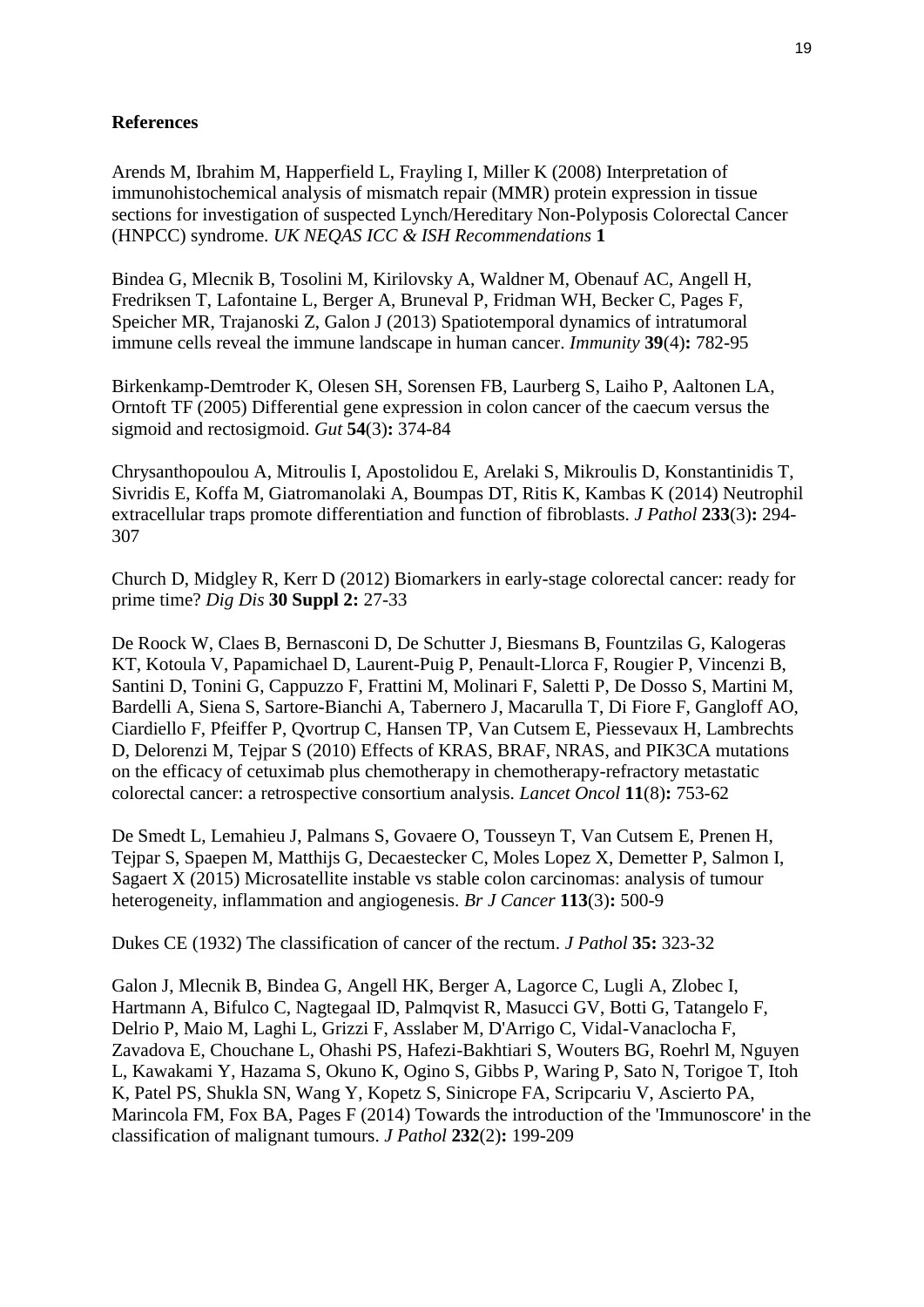Guastadisegni C, Colafranceschi M, Ottini L, Dogliotti E (2010) Microsatellite instability as a marker of prognosis and response to therapy: a meta-analysis of colorectal cancer survival data. *Eur J Cancer* **46**(15)**:** 2788-98

Guinney J, Dienstmann R, Wang X, de Reynies A, Schlicker A, Soneson C, Marisa L, Roepman P, Nyamundanda G, Angelino P, Bot BM, Morris JS, Simon IM, Gerster S, Fessler E, De Sousa EMF, Missiaglia E, Ramay H, Barras D, Homicsko K, Maru D, Manyam GC, Broom B, Boige V, Perez-Villamil B, Laderas T, Salazar R, Gray JW, Hanahan D, Tabernero J, Bernards R, Friend SH, Laurent-Puig P, Medema JP, Sadanandam A, Wessels L, Delorenzi M, Kopetz S, Vermeulen L, Tejpar S (2015) The consensus molecular subtypes of colorectal cancer. *Nat Med* **21**(11)**:** 1350-6

Gunderson LL, Jessup JM, Sargent DJ, Greene FL, Stewart AK (2010) Revised TN categorization for colon cancer based on national survival outcomes data. *J Clin Oncol* **28**(2)**:** 264-71

Guthrie GJ, Charles KA, Roxburgh CS, Horgan PG, McMillan DC, Clarke SJ (2013) The systemic inflammation-based neutrophil-lymphocyte ratio: experience in patients with cancer. *Crit Rev Oncol Hematol* **88**(1)**:** 218-30

Hanahan D, Weinberg RA (2011) Hallmarks of cancer: the next generation. *Cell* **144**(5)**:** 646- 74

Huijbers A, Tollenaar RA, v Pelt GW, Zeestraten EC, Dutton S, McConkey CC, Domingo E, Smit VT, Midgley R, Warren BF, Johnstone EC, Kerr DJ, Mesker WE (2013) The proportion of tumor-stroma as a strong prognosticator for stage II and III colon cancer patients: validation in the VICTOR trial. *Ann Oncol* **24**(1)**:** 179-85

Kantola T, Klintrup K, Vayrynen JP, Vornanen J, Bloigu R, Karhu T, Herzig KH, Napankangas J, Makela J, Karttunen TJ, Tuomisto A, Makinen MJ (2012) Stage-dependent alterations of the serum cytokine pattern in colorectal carcinoma. *Br J Cancer* **107**(10)**:** 1729- 36

Klintrup K, Makinen JM, Kauppila S, Vare PO, Melkko J, Tuominen H, Tuppurainen K, Makela J, Karttunen TJ, Makinen MJ (2005) Inflammation and prognosis in colorectal cancer. *Eur J Cancer* **41**(17)**:** 2645-54

Koelzer VH, Dawson H, Andersson E, Karamitopoulou E, Masucci GV, Lugli A, Zlobec I (2015) Active immunosurveillance in the tumor microenvironment of colorectal cancer is associated with low frequency tumor budding and improved outcome. *Transl Res* **166**(2)**:** 207-17

Li J, Yi CH, Hu YT, Li JS, Yuan Y, Zhang SZ, Zheng S, Ding KF (2016) TNM Staging of Colorectal Cancer Should be Reconsidered According to Weighting of the T Stage: Verification Based on a 25-Year Follow-Up. *Medicine (Baltimore)* **95**(6)**:** e2711

Loughrey MB, Quirke P, Shepherd NA (2014) *Dataset for colorectal cancer histopathology reports*, 3 edn: The Royal College of Pathologists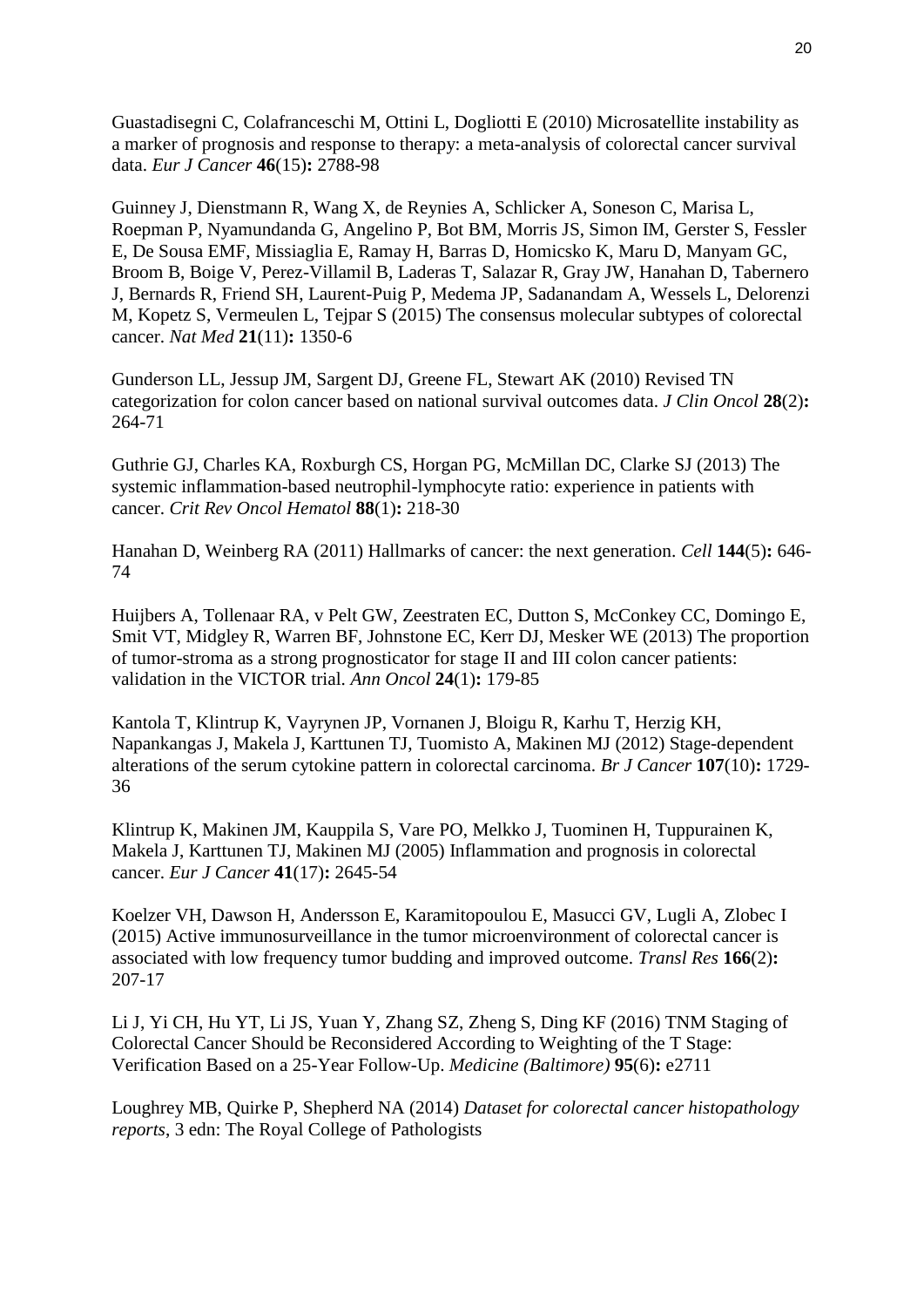McAllister SS, Weinberg RA (2014) The tumour-induced systemic environment as a critical regulator of cancer progression and metastasis. *Nat Cell Biol* **16**(8)**:** 717-27

McMillan DC (2013) The systemic inflammation-based Glasgow Prognostic Score: a decade of experience in patients with cancer. *Cancer Treat Rev* **39**(5)**:** 534-40

Mesker WE, Junggeburt JM, Szuhai K, de Heer P, Morreau H, Tanke HJ, Tollenaar RA (2007) The carcinoma-stromal ratio of colon carcinoma is an independent factor for survival compared to lymph node status and tumor stage. *Cell Oncol* **29**(5)**:** 387-98

Mlecnik B, Tosolini M, Kirilovsky A, Berger A, Bindea G, Meatchi T, Bruneval P, Trajanoski Z, Fridman WH, Pages F, Galon J (2011) Histopathologic-based prognostic factors of colorectal cancers are associated with the state of the local immune reaction. *J Clin Oncol* **29**(6)**:** 610-8

Munro AJ, Lain S, Lane DP (2005) P53 abnormalities and outcomes in colorectal cancer: a systematic review. *Br J Cancer* **92**(3)**:** 434-44

Nagtegaal ID, Tot T, Jayne DG, McShane P, Nihlberg A, Marshall HC, Pahlman L, Brown JM, Guillou PJ, Quirke P (2011) Lymph nodes, tumor deposits, and TNM: are we getting better? *J Clin Oncol* **29**(18)**:** 2487-92

O'Connell JB, Maggard MA, Ko CY (2004) Colon cancer survival rates with the new American Joint Committee on Cancer sixth edition staging. *J Natl Cancer Inst* **96**(19)**:** 1420- 5

Ogino S, Nosho K, Irahara N, Meyerhardt JA, Baba Y, Shima K, Glickman JN, Ferrone CR, Mino-Kenudson M, Tanaka N, Dranoff G, Giovannucci EL, Fuchs CS (2009) Lymphocytic reaction to colorectal cancer is associated with longer survival, independent of lymph node count, microsatellite instability, and CpG island methylator phenotype. *Clin Cancer Res* **15**(20)**:** 6412-20

Pages F, Berger A, Camus M, Sanchez-Cabo F, Costes A, Molidor R, Mlecnik B, Kirilovsky A, Nilsson M, Damotte D, Meatchi T, Bruneval P, Cugnenc PH, Trajanoski Z, Fridman WH, Galon J (2005) Effector memory T cells, early metastasis, and survival in colorectal cancer. *N Engl J Med* **353**(25)**:** 2654-66

Pages F, Kirilovsky A, Mlecnik B, Asslaber M, Tosolini M, Bindea G, Lagorce C, Wind P, Marliot F, Bruneval P, Zatloukal K, Trajanoski Z, Berger A, Fridman WH, Galon J (2009) In situ cytotoxic and memory T cells predict outcome in patients with early-stage colorectal cancer. *J Clin Oncol* **27**(35)**:** 5944-51

Park JH, McMillan DC, Edwards J, Horgan PG, Roxburgh CSD (2015a) Comparison of the prognostic value of measures of the tumor inflammatory cell infiltrate and tumor-associated stroma in patients with primary operable colorectal cancer. *Oncoimmunology* **5**(3)**:** e1098801

Park JH, McMillan DC, Powell AG, Richards CH, Horgan PG, Edwards J, Roxburgh CS (2015b) Evaluation of a tumor microenvironment-based prognostic score in primary operable colorectal cancer. *Clin Cancer Res* **21**(4)**:** 882-8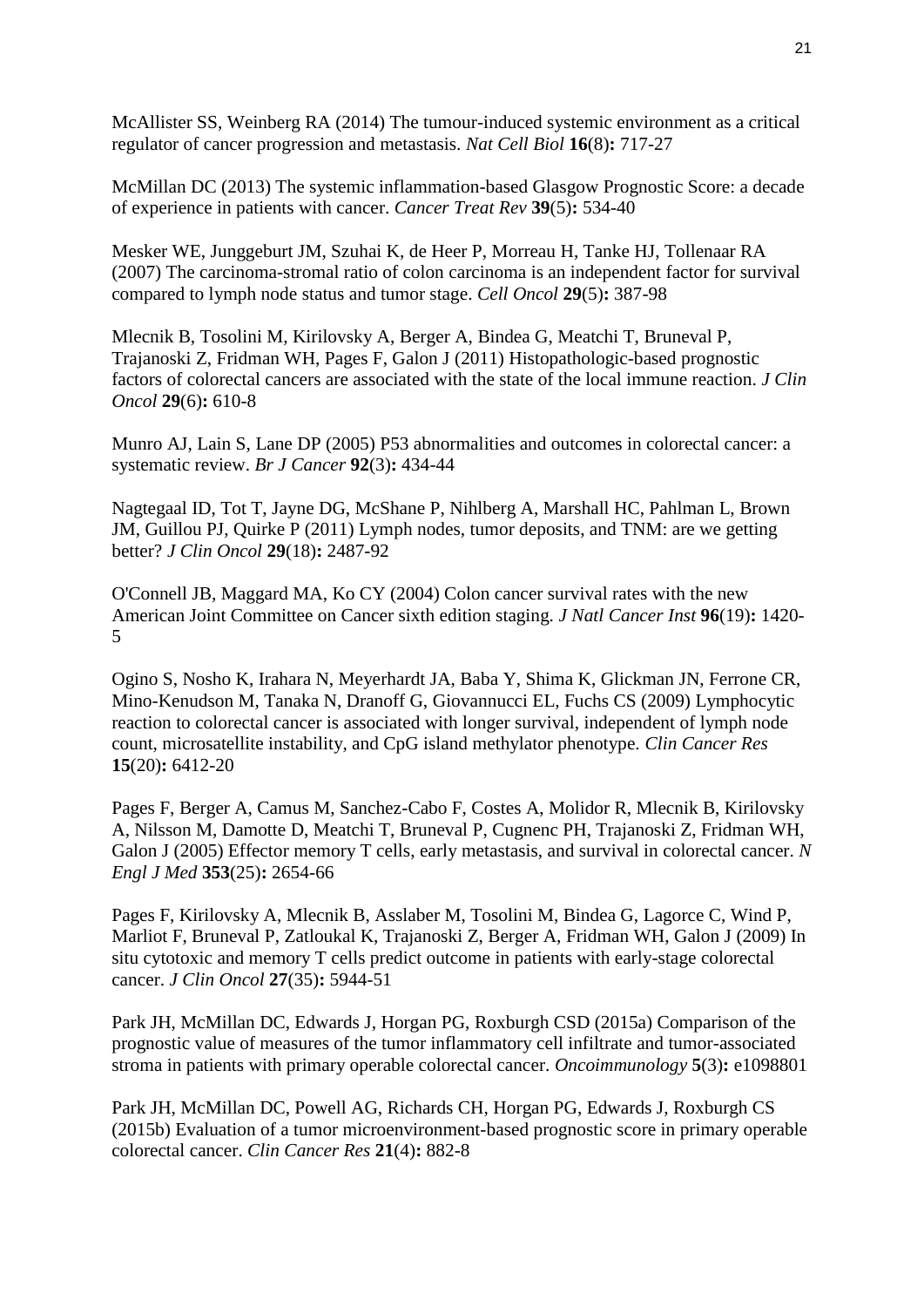Park JH, Powell AG, Roxburgh CS, Horgan PG, McMillan DC, Edwards J (2016a) Mismatch repair status in patients with primary operable colorectal cancer: associations with the local and systemic tumour environment. *Br J Cancer* **114**(5)**:** 562-70

Park JH, Watt DG, Roxburgh CS, Horgan PG, McMillan DC (2016b) Colorectal Cancer, Systemic Inflammation, and Outcome: Staging the Tumor and Staging the Host. *Ann Surg* **263**(2)**:** 326-36

Pollheimer MJ, Kornprat P, Lindtner RA, Harbaum L, Schlemmer A, Rehak P, Langner C (2010) Tumor necrosis is a new promising prognostic factor in colorectal cancer. *Hum Pathol* **41**(12)**:** 1749-57

Quirke P, Williams GT, Ectors N, Ensari A, Piard F, Nagtegaal I (2007) The future of the TNM staging system in colorectal cancer: time for a debate? *Lancet Oncol* **8**(7)**:** 651-657

Richards CH, Roxburgh CS, Powell AG, Foulis AK, Horgan PG, McMillan DC (2014) The clinical utility of the local inflammatory response in colorectal cancer. *Eur J Cancer* **50**(2)**:** 309-19

Rozek LS, Schmit SL, Greenson JK, Tomsho LP, Rennert HS, Rennert G, Gruber SB (2016) Tumor-Infiltrating Lymphocytes, Crohn's-Like Lymphoid Reaction, and Survival From Colorectal Cancer. *J Natl Cancer Inst* **108**(8)

Salazar R, Roepman P, Capella G, Moreno V, Simon I, Dreezen C, Lopez-Doriga A, Santos C, Marijnen C, Westerga J, Bruin S, Kerr D, Kuppen P, van de Velde C, Morreau H, Van Velthuysen L, Glas AM, Van't Veer LJ, Tollenaar R (2011) Gene expression signature to improve prognosis prediction of stage II and III colorectal cancer. *J Clin Oncol* **29**(1)**:** 17-24

Sinicrope FA, Shi Q, Smyrk TC, Thibodeau SN, Dienstmann R, Guinney J, Bot BM, Tejpar S, Delorenzi M, Goldberg RM, Mahoney M, Sargent DJ, Alberts SR (2015) Molecular markers identify subtypes of stage III colon cancer associated with patient outcomes. *Gastroenterology* **148**(1)**:** 88-99

Ueno H, Mochizuki H, Akagi Y, Kusumi T, Yamada K, Ikegami M, Kawachi H, Kameoka S, Ohkura Y, Masaki T, Kushima R, Takahashi K, Ajioka Y, Hase K, Ochiai A, Wada R, Iwaya K, Shimazaki H, Nakamura T, Sugihara K (2012) Optimal colorectal cancer staging criteria in TNM classification. *J Clin Oncol* **30**(13)**:** 1519-26

Ueno H, Murphy J, Jass JR, Mochizuki H, Talbot IC (2002) Tumour 'budding' as an index to estimate the potential of aggressiveness in rectal cancer. *Histopathology* **40**(2)**:** 127-32

van Wyk HC, Park JH, Edwards J, Horgan PG, McMillan DC, Going JJ (2016) The relationship between tumour budding, the tumour microenvironment and survival in patients with primary operable colorectal cancer. *Br J Cancer*

Vayrynen SA, Vayrynen JP, Klintrup K, Makela J, Karttunen TJ, Tuomisto A, Makinen MJ (2016) Clinical impact and network of determinants of tumour necrosis in colorectal cancer. *Br J Cancer* **114**(12)**:** 1334-42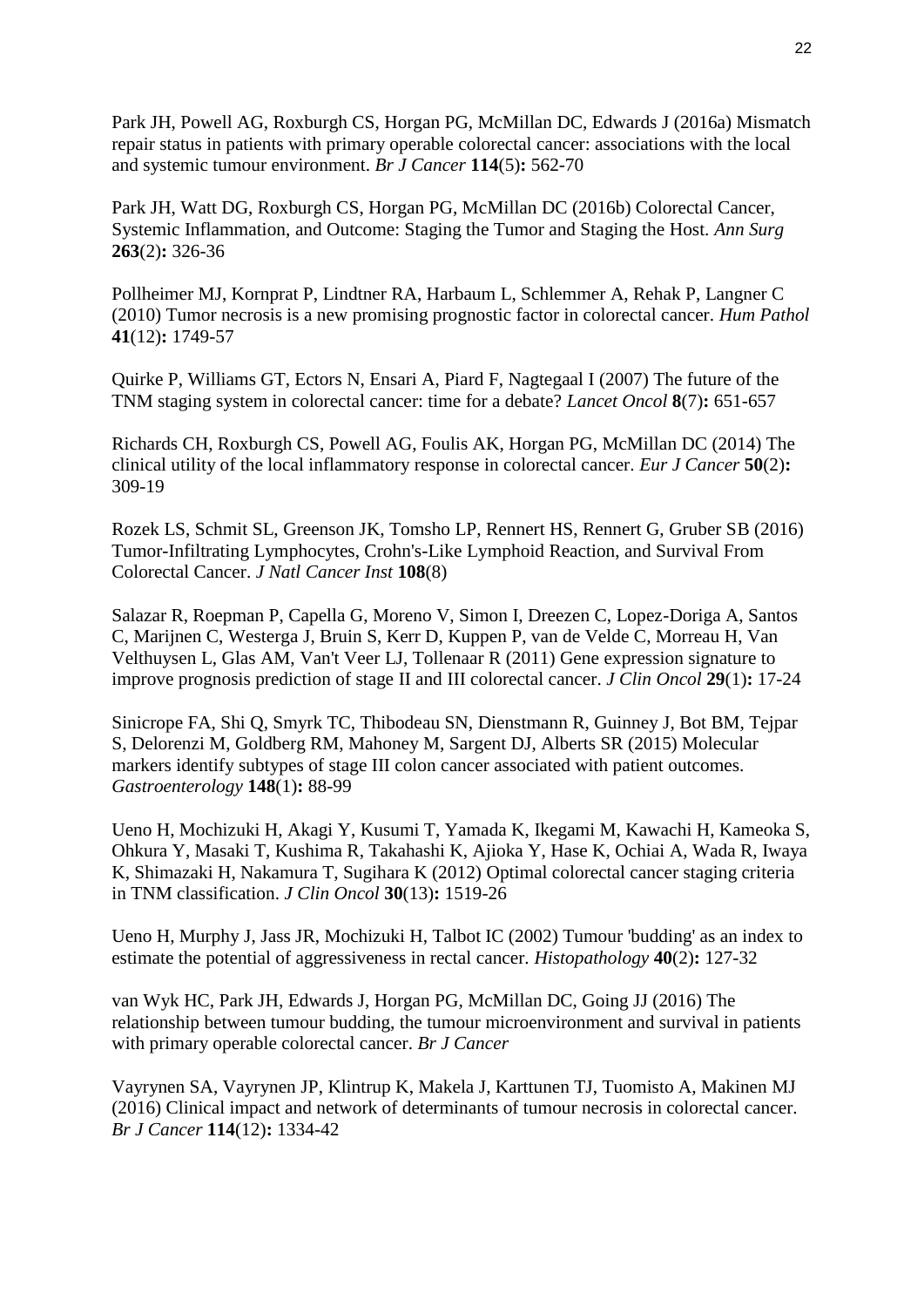|                               |                    | T <sub>1</sub> | T <sub>2</sub> | T <sub>3</sub> | <b>T4</b> |                  |
|-------------------------------|--------------------|----------------|----------------|----------------|-----------|------------------|
|                               |                    | $N=8$          | $N = 25$       | $N = 208$      | $N = 90$  | $\boldsymbol{P}$ |
|                               |                    | (%)            | $(\%)$         | (%)            | $(\%)$    |                  |
| <b>Host characteristics</b>   |                    |                |                |                |           |                  |
| Age                           |                    |                |                |                |           | 0.713            |
|                               | $65$               | 1(13)          | 9(36)          | 69 (33)        | 33 (37)   |                  |
|                               | 65-74              | 5(62)          | 8(32)          | 70 (34)        | 27(30)    |                  |
|                               | >75                | 2(25)          | 8(32)          | 69 (33)        | 30(33)    |                  |
| <b>Sex</b>                    |                    |                |                |                |           | 0.533            |
|                               | Female             | 5(62)          | 16(64)         | 93(45)         | 46(51)    |                  |
|                               | Male               | 3(38)          | 9(36)          | 115(55)        | 44 (49)   |                  |
| Adjuvant                      |                    |                |                |                |           | 0.030            |
| therapy $(330)$               | N <sub>0</sub>     | 6(75)          | 23 (92)        | 159 (76)       | 60(67)    |                  |
|                               | Yes                | 2(25)          | 2(8)           | 49 (24)        | 29 (33)   |                  |
| <b>Tumour characteristics</b> |                    |                |                |                |           |                  |
| <b>Tumour site</b>            |                    |                |                |                |           | < 0.001          |
|                               | <b>Right colon</b> | 0(0)           | 7(28)          | 78 (38)        | 47 (52)   |                  |
|                               | Left colon         | 2(25)          | 5(20)          | 67(32)         | 26(29)    |                  |
|                               | Rectum             | 6(75)          | 13 (52)        | 63(30)         | 17(19)    |                  |
| N stage                       |                    |                |                |                |           | 0.002            |
|                               | $\bf{0}$           | 5(62)          | 20(80)         | 139 (67)       | 45(50)    |                  |
|                               | 1                  | 3(38)          | 4(16)          | 56(27)         | 32(36)    |                  |
|                               | $\overline{2}$     | 0(0)           | 1(4)           | 13(6)          | 13(14)    |                  |
| <b>Tumour</b>                 |                    |                |                |                |           | 0.016            |
| differentiation               | Well/mod           | 7(87)          | 24 (96)        | 189 (91)       | 72 (80)   |                  |
|                               | Poor               | 1(13)          | 1(4)           | 19(9)          | 18 (20)   |                  |
| Margin                        |                    |                |                |                |           | < 0.001          |
| involvement                   | Absent             | 8(100)         | 25(100)        | 205 (99)       | 72 (80)   |                  |
|                               | <b>Present</b>     | 0(0)           | 0(0)           | 3(1)           | 18(20)    |                  |
| <b>Venous invasion</b>        |                    |                |                |                |           | < 0.001          |
|                               | Absent             | 8(100)         | 23 (92)        | 140(67)        | 45(50)    |                  |
|                               | Present            | 0(0)           | 2(8)           | 68 (33)        | 45(50)    |                  |
| <b>Mismatch</b>               |                    |                |                |                |           | 0.161            |
| repair status                 | Competent          | 7(87)          | 15 (88)        | 110 (87)       | 44 (77)   |                  |
| (209)                         | <b>Deficient</b>   | 1(13)          | 2(12)          | 17(13)         | 13(23)    |                  |

**Table 1.** The relationship between T stage and clinicopathological characteristics of patients undergoing elective, primary resection of stage I-III colorectal cancer.

(*n*) denotes number of cases when patients missing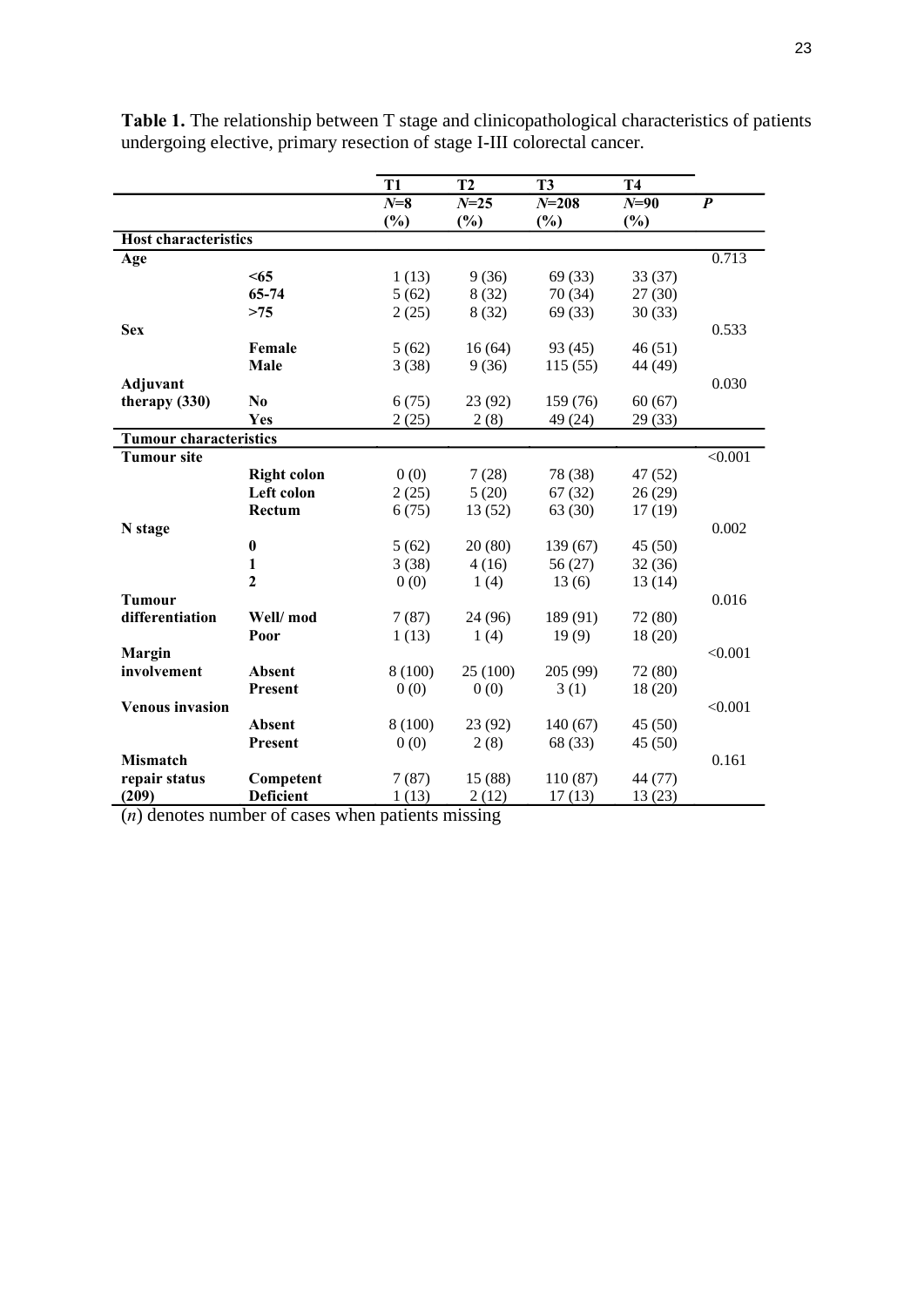|                                |                     | T1(%)    | T2(%)     | T3(%)                     | T4(%)     |                  |
|--------------------------------|---------------------|----------|-----------|---------------------------|-----------|------------------|
| <b>Tumour microenvironment</b> |                     | $N=8(%)$ | $N=25(%)$ | $N=208(%)$                | $N=90(%)$ | $\boldsymbol{P}$ |
| Necrosis (297)                 |                     |          |           |                           |           | < 0.001          |
|                                | <b>Absent</b>       | 7(87)    | 19(90)    | 106(56)                   | 37(46)    |                  |
|                                | <b>Present</b>      | 1(13)    | 2(10)     | 82 (44)                   | 43 (54)   |                  |
| <b>Invasive margin</b>         |                     |          |           |                           |           | < 0.001          |
| (312)                          | <b>Expansile</b>    | 7(87)    | 18 (82)   | 119(60)                   | 34(40)    |                  |
|                                | <b>Infiltrative</b> | 1(13)    | 4(18)     | 78 (40)                   | 51 (60)   |                  |
| <b>Tumour budding</b>          |                     |          |           |                           |           | < 0.001          |
| (302)                          | Low                 | 5(71)    | 18 (78)   | 146 (74)                  | 33(43)    |                  |
|                                | <b>High</b>         | 2(29)    | 5(22)     | 50(26)                    | 43 (57)   |                  |
| Klintrup-                      |                     |          |           |                           |           | 0.001            |
| Mäkinen grade                  | <b>Strong</b>       | 5(62)    | 14(67)    | 63 (32)                   | 21(26)    |                  |
| (307)                          | Weak                | 3(38)    | 7(33)     | 133 (68)                  | 61(74)    |                  |
| Tumour stroma                  |                     |          |           |                           |           | 0.006            |
| percentage (331)               | Low                 | 7(87)    | 19(76)    | 168(81)                   | 56 (62)   |                  |
|                                | <b>High</b>         | 1(13)    | 6(24)     | 40 (19)                   | 34 (38)   |                  |
| Immunoscore                    |                     |          |           |                           |           | 0.016            |
| (226)                          | $0-1$               | 2(29)    | 8(42)     | 68 (49)                   | 37(61)    |                  |
|                                | $2 - 3$             | 2(29)    | 7(37)     | 54 (39)                   | 17(28)    |                  |
|                                | 4                   | 3(42)    | 4(21)     | 17(12)                    | 7(12)     |                  |
| <b>Systemic environment</b>    |                     |          |           |                           |           |                  |
| mGPS (330)                     |                     |          |           |                           |           | 0.031            |
|                                | $\bf{0}$            | 6(75)    | 16(64)    | 127(61)                   | 45(51)    |                  |
|                                | 1                   | 2(25)    | 8(32)     | 51(25)                    | 29(33)    |                  |
|                                | $\mathbf{2}$        | 0(0)     | 1(4)      | 30(14)                    | 15(17)    |                  |
| <b>NLR</b> (225)               |                     |          |           |                           |           | 0.033            |
|                                | $\leq 5$            | 6(86)    | 17(85)    | 115(82)                   | 39(67)    |                  |
|                                | >5                  | 1(14)    | 3(15)     | 25(18)                    | 19(33)    |                  |
|                                |                     |          |           | $\cdots$<br>$\sim$ $\sim$ | $\sim$    | $\blacksquare$   |

**Table 2.** The relationship between T stage, the tumour microenvironment and systemic environment of patients undergoing elective, primary resection of stage I-III colorectal cancer.

(*n*) denotes number included when patients missing. mGPS – modified Glasgow Prognostic

Score, NLR – neutrophil:lymphocyte ratio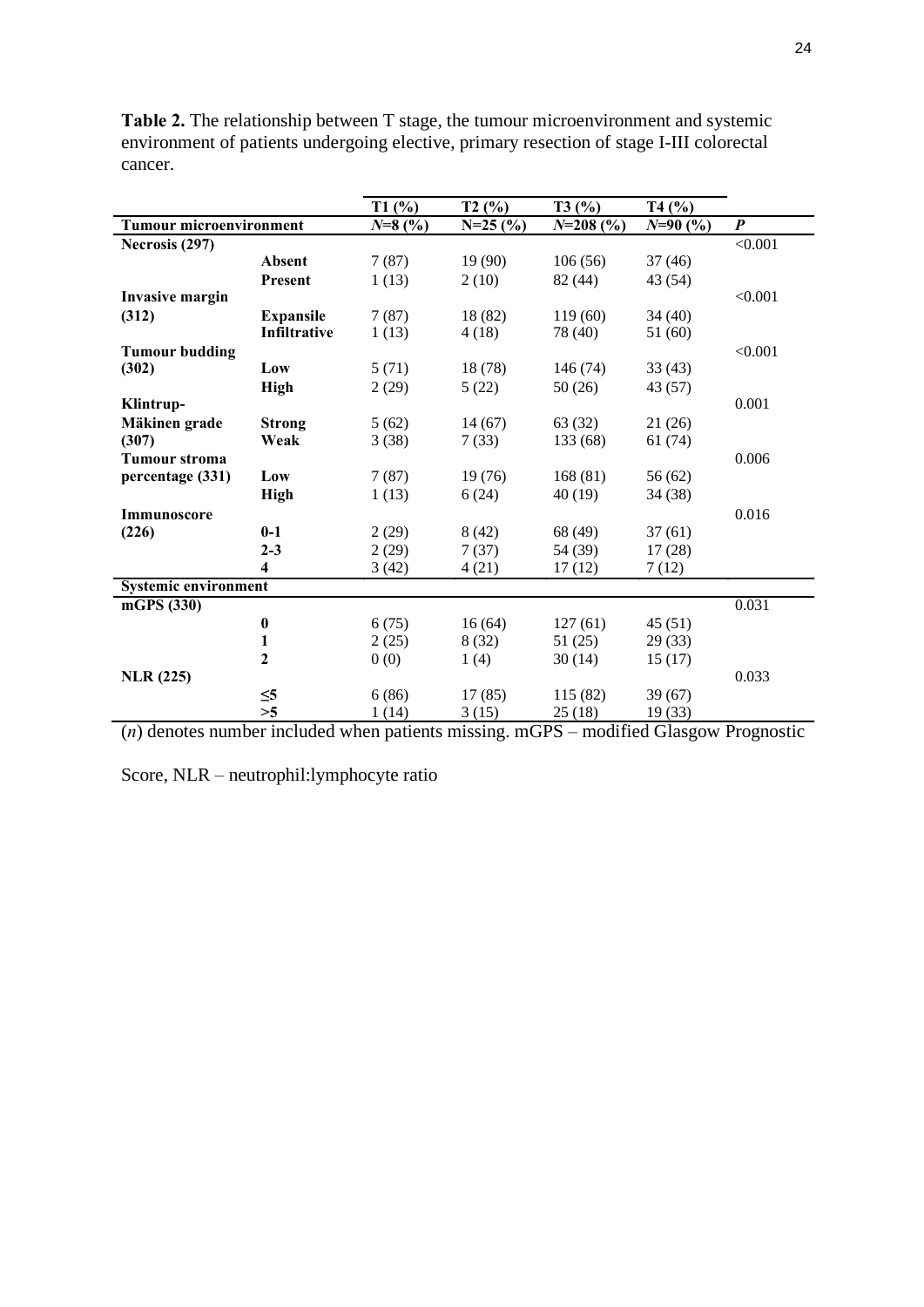|                                     |                  | 5-yr CSS % | $\overline{P}$ | 5-yr OS % | $\overline{P}$ |
|-------------------------------------|------------------|------------|----------------|-----------|----------------|
|                                     |                  | (SE)       |                | (SE)      |                |
| All                                 |                  | 77(2)      | L.             | 65(3)     |                |
| N stage                             |                  |            | < 0.001        |           | 0.011          |
|                                     | N <sub>0</sub>   | 86(2)      |                | 74(3)     |                |
|                                     | N1               | 64(5)      |                | 56(5)     |                |
|                                     | N <sub>2</sub>   | 46(10)     |                | 33(9)     |                |
| Mismatch repair status              |                  |            | 0.100          |           | 0.551          |
|                                     | <b>Deficient</b> | 88(6)      |                | 79(7)     |                |
|                                     | Competent        | 73(3)      |                | 62(4)     |                |
| <b>Necrosis</b>                     |                  |            | 0.130          |           | 0.001          |
|                                     | <b>Absent</b>    | 80(3)      |                | 75(3)     |                |
|                                     | Present          | 72(4)      |                | 53 $(4)$  |                |
| Margin                              |                  |            | < 0.001        |           | 0.269          |
|                                     | <b>Expansile</b> | 82(3)      |                | 69(3)     |                |
|                                     | Infiltrative     | 69(4)      |                | 60(4)     |                |
| <b>Tumour budding</b>               |                  |            | < 0.001        |           | < 0.001        |
|                                     | Low              | 90(2)      |                | 75(3)     |                |
|                                     | <b>High</b>      | 54(5)      |                | 49(5)     |                |
| Klintrup-Mäkinen grade              |                  |            | < 0.001        |           | 0.004          |
|                                     | <b>Strong</b>    | 90(3)      |                | 78(4)     |                |
|                                     | Weak             | 70(3)      |                | 59 $(3)$  |                |
| Tumour stroma percentage            |                  |            | < 0.001        |           | 0.015          |
|                                     | Low              | 81(3)      |                | 69(3)     |                |
|                                     | High             | 64(6)      |                | 53(6)     |                |
| Immunoscore                         |                  |            | < 0.001        |           | < 0.001        |
|                                     | 4                | 96(3)      |                | 84(7)     |                |
|                                     | $2 - 3$          | 87(4)      |                | 75(5)     |                |
|                                     | $0-1$            | 62(5)      |                | 51(5)     |                |
| <b>Modified Glasgow Prognostic</b>  |                  |            | < 0.001        |           | < 0.001        |
| <b>Score</b>                        | $\boldsymbol{0}$ | 83(3)      |                | 75(3)     |                |
|                                     | $\mathbf{1}$     | 72(5)      |                | 57(5)     |                |
|                                     | $\overline{2}$   | 57(8)      |                | 39(7)     |                |
| <b>Neutrophil: Lymphocyte Ratio</b> |                  |            | 0.362          |           | 0.080          |
|                                     | $\leq 5$         | 79(3)      |                | 70(3)     |                |
|                                     | >5               | 73(7)      |                | 56(7)     |                |

**Table 3.** The relationship between tumour, microenvironment and systemic environment characteristics of patients undergoing elective, primary resection of stage I-III colorectal cancer and five-year cancer-specific and overall survival.

CSS – cancer-specific survival, OS – overall survival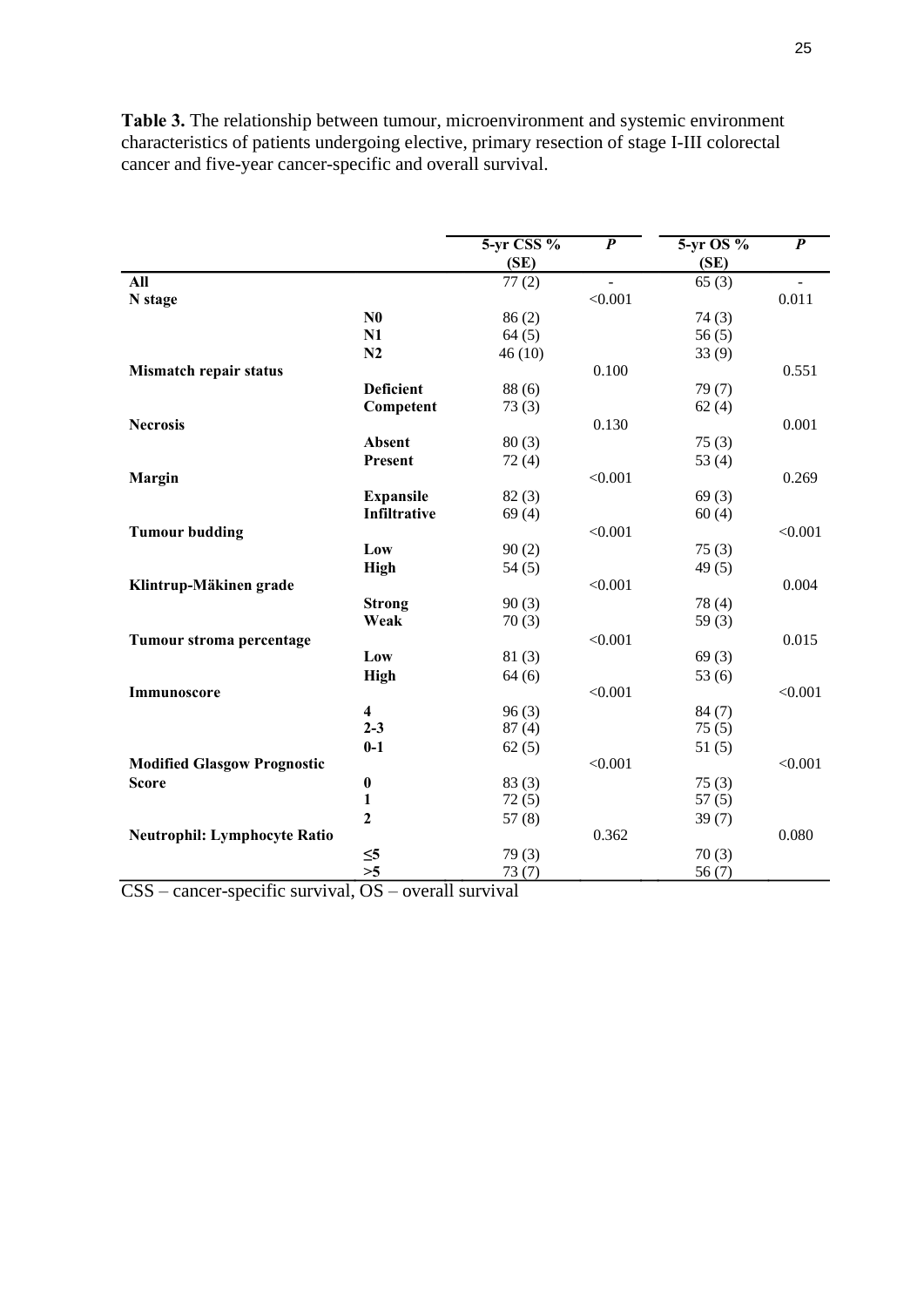**Table 4.** The relationship between N stage, the tumour microenvironment and systemic environment and cancer-specific and overall survival of patients undergoing elective, primary resection of stage I-III colorectal cancer.

|                          | Multivariate survival analysis (HR, 95%CI) |                  |                         |                  |  |  |  |  |  |  |
|--------------------------|--------------------------------------------|------------------|-------------------------|------------------|--|--|--|--|--|--|
| Characteristic           | Cancer-specific                            | $\boldsymbol{P}$ | <b>Overall survival</b> | $\boldsymbol{P}$ |  |  |  |  |  |  |
|                          | survival                                   |                  |                         |                  |  |  |  |  |  |  |
| N stage $(0/1/2)$        | $1.04(0.71-1.52)$                          | 0.836            | $1.10(0.83-1.47)$       | 0.509            |  |  |  |  |  |  |
| <b>Necrosis (Absent/</b> |                                            |                  | $1.40(0.97 - 2.02)$     | 0.074            |  |  |  |  |  |  |
| present)                 |                                            |                  |                         |                  |  |  |  |  |  |  |
| Margin (Expansile/       | $1.29(0.73 - 2.27)$                        | 0.388            |                         |                  |  |  |  |  |  |  |
| infiltrative)            |                                            |                  |                         |                  |  |  |  |  |  |  |
| <b>Budding (Absent/</b>  | $2.80(1.58-4.94)$                          | < 0.001          | $1.56(1.07-2.27)$       | 0.021            |  |  |  |  |  |  |
| present)                 |                                            |                  |                         |                  |  |  |  |  |  |  |
| Klintrup-Mäkinen         | $1.18(0.58-2.41)$                          | 0.650            | $1.20(0.78-1.83)$       | 0.406            |  |  |  |  |  |  |
| grade (Strong/           |                                            |                  |                         |                  |  |  |  |  |  |  |
| weak)                    |                                            |                  |                         |                  |  |  |  |  |  |  |
| <b>Tumour stroma</b>     | $1.64(0.94 - 2.88)$                        | 0.084            | $1.89(1.25-2.84)$       | 0.002            |  |  |  |  |  |  |
| percentage (Low/         |                                            |                  |                         |                  |  |  |  |  |  |  |
| high)                    |                                            |                  |                         |                  |  |  |  |  |  |  |
| Immunoscore (0-1/        | $0.41(0.25-0.67)$                          | < 0.001          | $0.77(0.59-1.00)$       | 0.053            |  |  |  |  |  |  |
| $2 - 3/4$                |                                            |                  |                         |                  |  |  |  |  |  |  |
| mGPS $(0/1/2)$           | $1.55(1.08-2.23)$                          | 0.017            | $1.46(1.14-1.88)$       | 0.003            |  |  |  |  |  |  |

mGPS- modified Glasgow Prognostic Score. Multivariate analysis performed controlling for age, tumour site, adjuvant therapy use, T stage and venous invasion.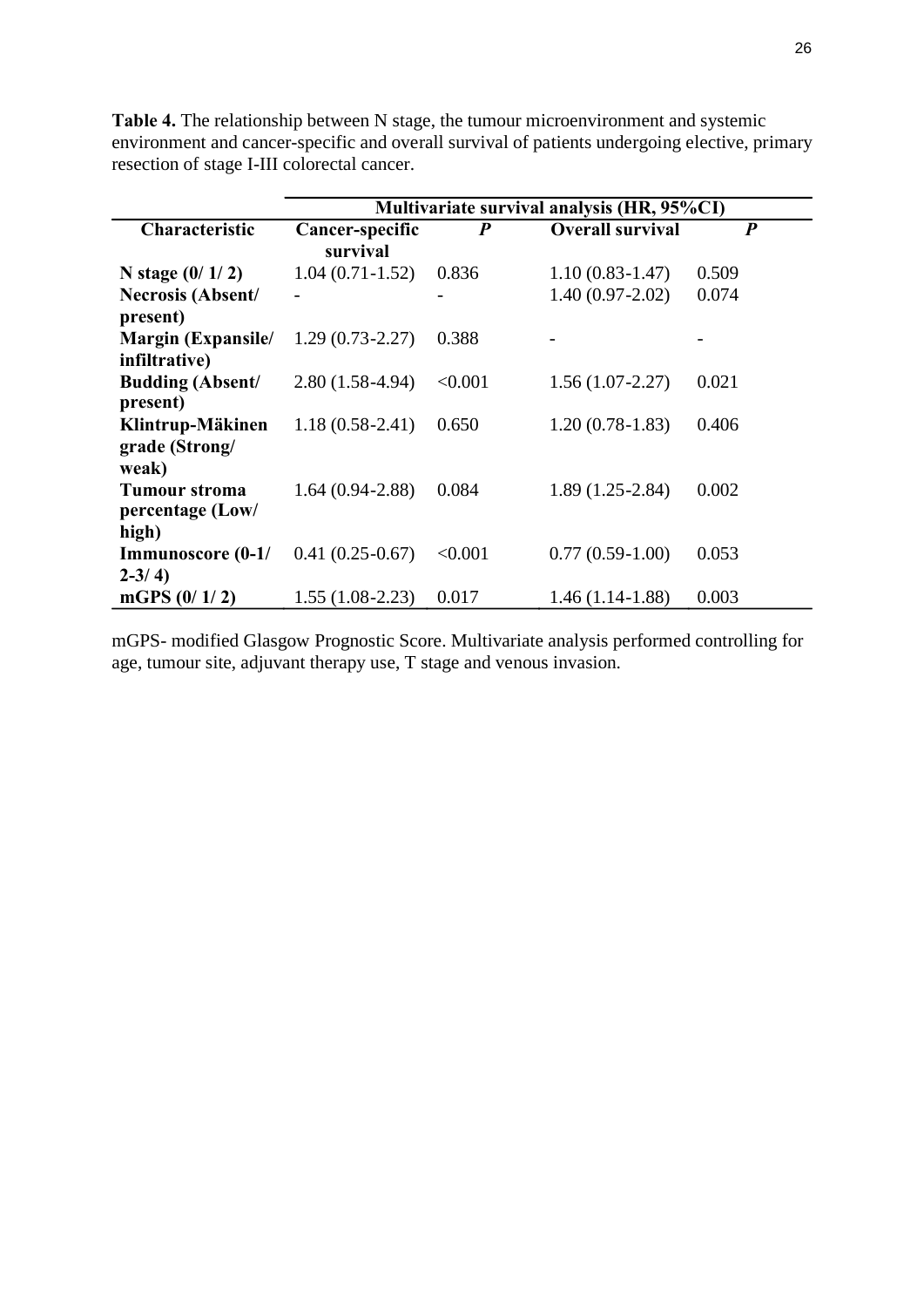|                                          |             |         | 5-year cancer-specific survival (SE) |        |       |         | 5-year overall survival (SE) |              |                  |        |         |        |                  |
|------------------------------------------|-------------|---------|--------------------------------------|--------|-------|---------|------------------------------|--------------|------------------|--------|---------|--------|------------------|
|                                          |             | Right   | P                                    | Left   | P     | Rectal  | $\boldsymbol{P}$             | <b>Right</b> | $\boldsymbol{P}$ | Left   | P       | Rectal | $\boldsymbol{P}$ |
| <b>Tumour budding</b>                    |             |         | < 0.001                              |        | 0.001 |         | < 0.001                      |              | 0.010            |        | 0.052   |        | 0.005            |
|                                          | Low         | 91(3)   |                                      | 90(4)  |       | 91(4)   |                              | 76(5)        |                  | 74 (6) |         | 74 (6) |                  |
|                                          | <b>High</b> | 50(8)   |                                      | 68(9)  |       | 43(10)  |                              | 47(8)        |                  | 66(9)  |         | 36(9)  |                  |
| Tumour stroma percentage                 |             |         | 0.029                                |        | 0.037 |         | 0.063                        |              | 0.026            |        | 0.133   |        | 0.617            |
|                                          | Low         | 80(4)   |                                      | 82(4)  |       | 78(5)   |                              | 73(4)        |                  | 70(5)  |         | 63(6)  |                  |
|                                          | <b>High</b> | 60(9)   |                                      | 67(10) |       | 66(9)   |                              | 47(9)        |                  | 57(10) |         | 57(9)  |                  |
| Immunoscore                              |             |         | 0.003                                |        | 0.191 |         | 0.002                        |              | 0.046            |        | 0.289   |        | 0.005            |
|                                          | 4           | 100(0)  |                                      | 87(12) |       | 100(0)  |                              | 92(7)        |                  | 75(15) |         | 80(13) |                  |
|                                          | $2 - 3$     | 83(8)   |                                      | 85(7)  |       | 92(5)   |                              | 76(9)        |                  | 71(9)  |         | 78(8)  |                  |
|                                          | $0-1$       | 61(7)   |                                      | 67(9)  |       | 58 (9)  |                              | 50(7)        |                  | 61(9)  |         | 45(8)  |                  |
| <b>Modified Glasgow Prognostic Score</b> |             |         | 0.001                                |        | 0.061 |         | 0.052                        |              | 0.001            |        | < 0.001 |        | 0.115            |
|                                          | $\bf{0}$    | 83(5)   |                                      | 85(5)  |       | 81(5)   |                              | 79(5)        |                  | 79(5)  |         | 68 (6) |                  |
|                                          |             | 81(6)   |                                      | 60(10) |       | 68(11)  |                              | 67(7)        |                  | 43(9)  |         | 55(11) |                  |
|                                          |             | 48 (11) |                                      | 86(13) |       | 53 (15) |                              | 35(9)        |                  | 50(18) |         | 42(14) |                  |

**Table 5.** The relationship between local and systemic environment characteristics, tumour site, and five-year cancer-specific and overall survival of patients undergoing elective, primary resection of stage I-III colorectal cancer.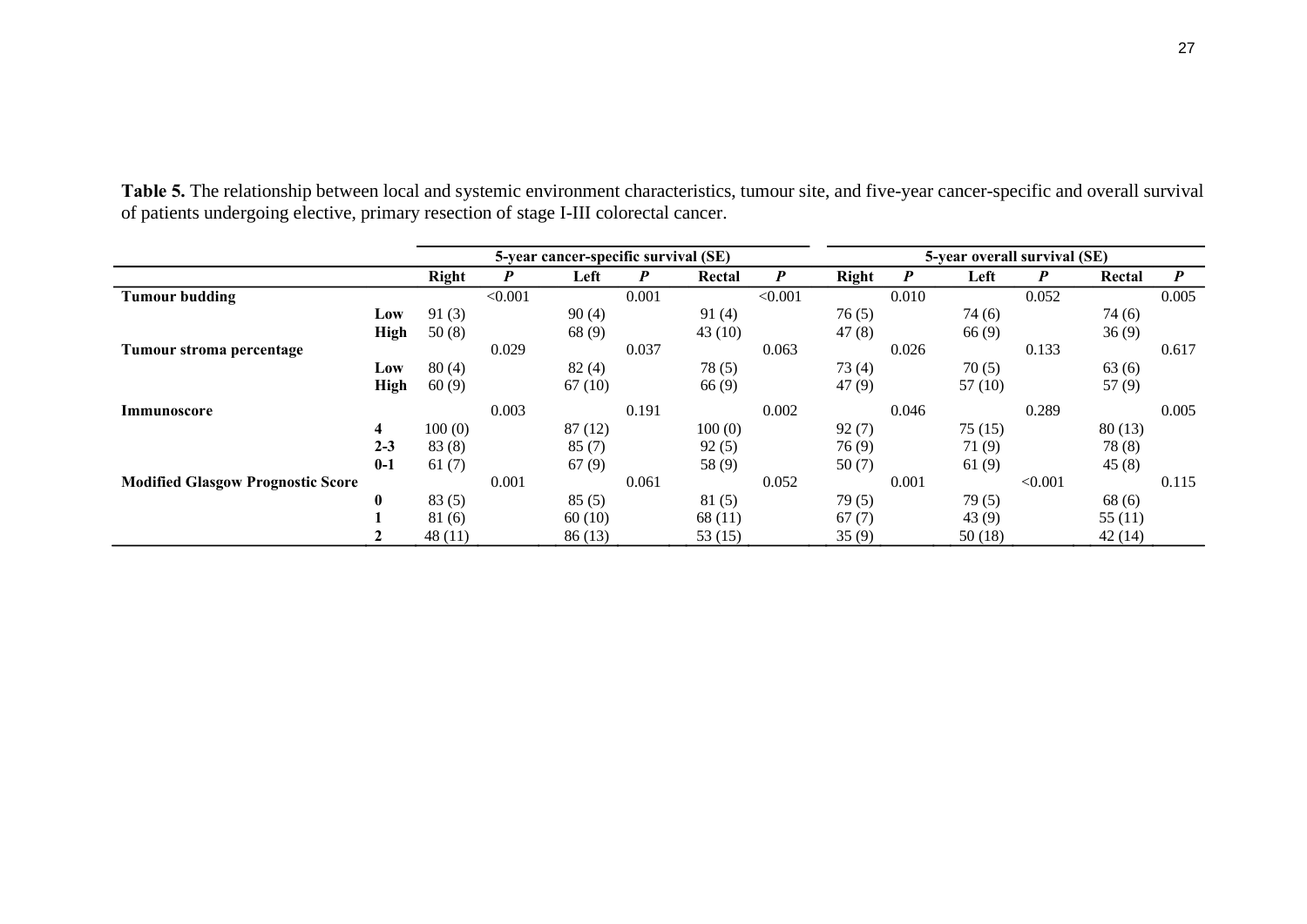| Right colon $N=132$            |                         | <b>T1</b> | <b>T2</b>        | <b>T3</b> | <b>T3</b> |                  |
|--------------------------------|-------------------------|-----------|------------------|-----------|-----------|------------------|
| <b>Tumour microenvironment</b> |                         | $N=0$     | $N=7$            | $N=78$    | $N=47$    | $\boldsymbol{P}$ |
| Necrosis (119)                 |                         |           |                  |           |           | 0.054            |
|                                | <b>Absent</b>           |           | $\overline{4}$   | 42        | 20        |                  |
|                                | <b>Present</b>          |           | $\boldsymbol{0}$ | 30        | 23        |                  |
| <b>Invasive margin</b>         |                         |           |                  |           |           | 0.081            |
| (121)                          | <b>Expansile</b>        |           | $\overline{4}$   | 44        | 21        |                  |
|                                | <b>Infiltrative</b>     |           | $\mathbf{1}$     | 28        | 23        |                  |
|                                |                         |           |                  |           |           |                  |
| <b>Tumour budding</b>          |                         |           |                  |           |           | 0.002            |
| (123)                          | Low                     |           | 6                | 53        | 21        |                  |
|                                | <b>High</b>             |           | $\mathbf{0}$     | 21        | 22        |                  |
| Klintrup-                      |                         |           |                  |           |           | 0.625            |
| Mäkinen grade                  | <b>Strong</b>           |           | $\mathbf{1}$     | 24        | 12        |                  |
| (120)                          | Weak                    |           | 3                | 48        | 32        |                  |
| <b>Tumour stroma</b>           |                         |           |                  |           |           | 0.001            |
| percentage (132)               | Low                     |           | 7                | 66        | 29        |                  |
|                                | <b>High</b>             |           | $\boldsymbol{0}$ | 12        | $18\,$    |                  |
| Immunoscore (84)               |                         |           |                  |           |           | 0.194            |
|                                | $0-1$                   |           | $\sqrt{2}$       | 25        | 19        |                  |
|                                | $2 - 3$                 |           | $\boldsymbol{0}$ | 15        | 10        |                  |
|                                | $\overline{\mathbf{4}}$ |           | $\overline{2}$   | 8         | 3         |                  |
| <b>Systemic environment</b>    |                         |           |                  |           |           |                  |
| mGPS (132)                     |                         |           |                  |           |           | 0.415            |
|                                | $\bf{0}$                |           | $\sqrt{5}$       | 39        | 22        |                  |
|                                | $\mathbf{1}$            |           | $\mathbf{1}$     | 24        | 15        |                  |
|                                | $\overline{2}$          |           | 1                | 15        | 10        |                  |
| <b>NLR</b> (89)                |                         |           |                  |           |           | 0.229            |
|                                | $\leq 5$                |           | $\mathfrak{Z}$   | 42        | 21        |                  |
|                                | >5                      |           | 1                | 11        | 11        |                  |

**Supplementary Table 1.** The relationship between tumour site, T stage, the tumour microenvironment and systemic environment of patients undergoing elective, primary resection of stage I-III colorectal cancer.

mGPS – modified Glasgow Prognostic Score, NLR – neutrophil:lymphocyte ratio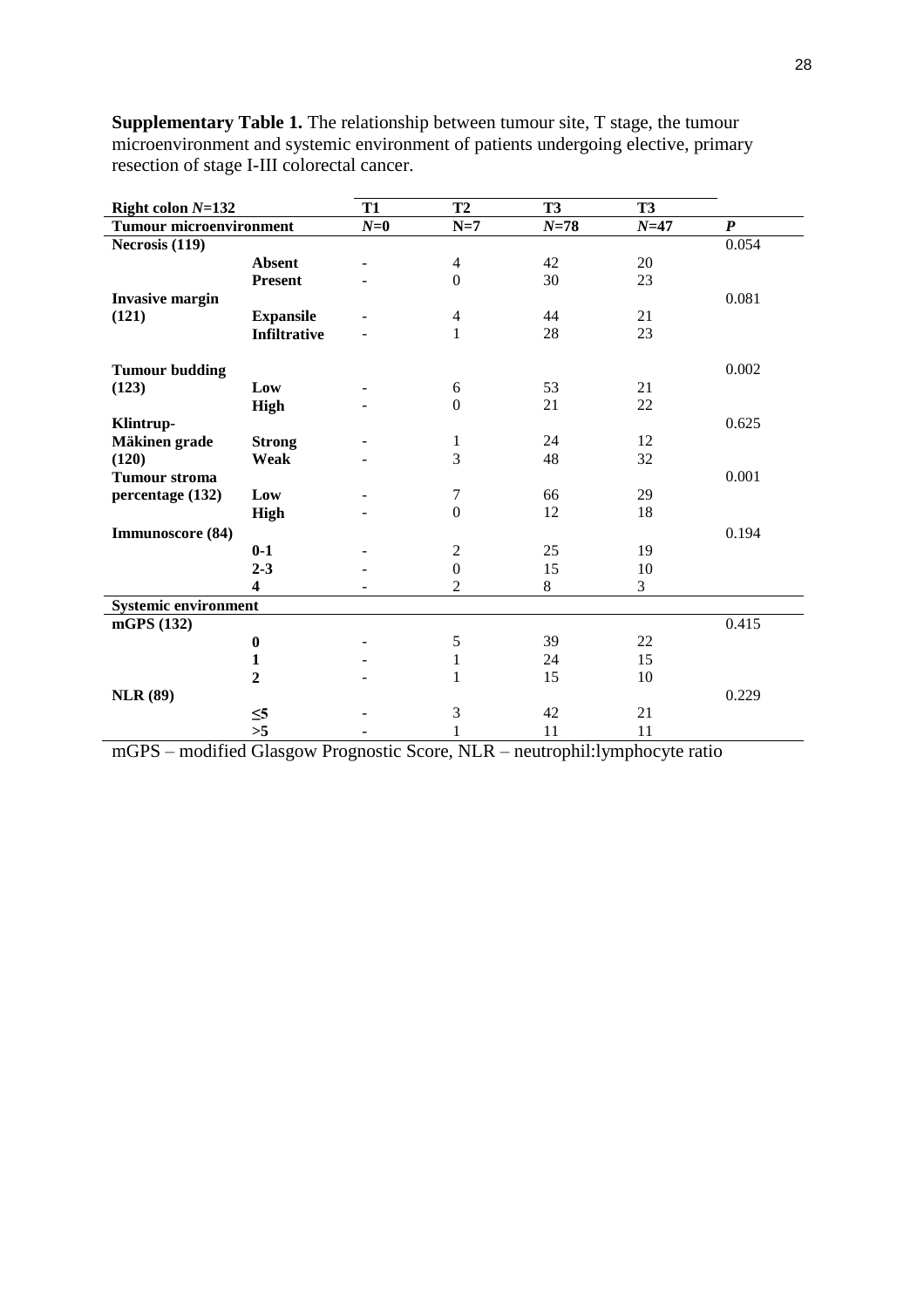| Left colon $N=100$             |                  | <b>T1</b>        | T <sub>2</sub>   | T <sub>3</sub> | <b>T3</b>      |                  |
|--------------------------------|------------------|------------------|------------------|----------------|----------------|------------------|
| <b>Tumour microenvironment</b> |                  | $N=2$            | $N=5$            | $N=67$         | $N=26$         | $\boldsymbol{P}$ |
| Necrosis (93)                  |                  |                  |                  |                |                | 0.006            |
|                                | <b>Absent</b>    | $\overline{c}$   | 5                | 34             | 9              |                  |
|                                | <b>Present</b>   | $\boldsymbol{0}$ | $\boldsymbol{0}$ | 28             | 15             |                  |
| <b>Invasive margin</b>         |                  |                  |                  |                |                | 0.020            |
| (99)                           | <b>Expansile</b> | 1                | $\overline{4}$   | 42             | 8              |                  |
|                                | Infiltrative     | 1                | 1                | 25             | 17             |                  |
| <b>Tumour budding</b>          |                  |                  |                  |                |                | < 0.001          |
| (90)                           | Low              | $\mathfrak{2}$   | $\overline{4}$   | 50             | 5              |                  |
|                                | <b>High</b>      | $\mathbf{0}$     | 1                | 12             | 16             |                  |
| Klintrup-                      |                  |                  |                  |                |                | 0.354            |
| Mäkinen grade                  | <b>Strong</b>    | 1                | $\mathfrak 3$    | 25             | 8              |                  |
| (98)                           | Weak             | 1                | $\overline{2}$   | 42             | 16             |                  |
| <b>Tumour stroma</b>           |                  |                  |                  |                |                | 0.224            |
| percentage (100)               | Low              | $\mathfrak{2}$   | $\mathfrak{Z}$   | 55             | 17             |                  |
|                                | <b>High</b>      | $\Omega$         | $\overline{2}$   | 12             | 9              |                  |
| Immunoscore (67)               |                  |                  |                  |                |                | 0.196            |
|                                | $0-1$            | 1                | 1                | $18\,$         | 11             |                  |
|                                | $2 - 3$          | 1                | 1                | 21             | 5              |                  |
|                                | 4                | $\mathbf{0}$     |                  | 6              | 1              |                  |
| <b>Systemic environment</b>    |                  |                  |                  |                |                |                  |
| mGPS (99)                      |                  |                  |                  |                |                | 0.309            |
|                                | $\boldsymbol{0}$ | $\mathfrak{2}$   | $\boldsymbol{2}$ | 46             | 13             |                  |
|                                | 1                | $\mathbf{0}$     | 3                | 15             | 10             |                  |
|                                | $\overline{2}$   | $\mathbf{0}$     | $\mathbf{0}$     | 6              | $\overline{2}$ |                  |
| <b>NLR</b> (59)                |                  |                  |                  |                |                | 0.555            |
|                                | $\leq 5$         |                  | 5                | 33             | 10             |                  |
|                                | >5               |                  | $\boldsymbol{0}$ | 5              | $\overline{4}$ |                  |

mGPS – modified Glasgow Prognostic Score, NLR – neutrophil:lymphocyte ratio